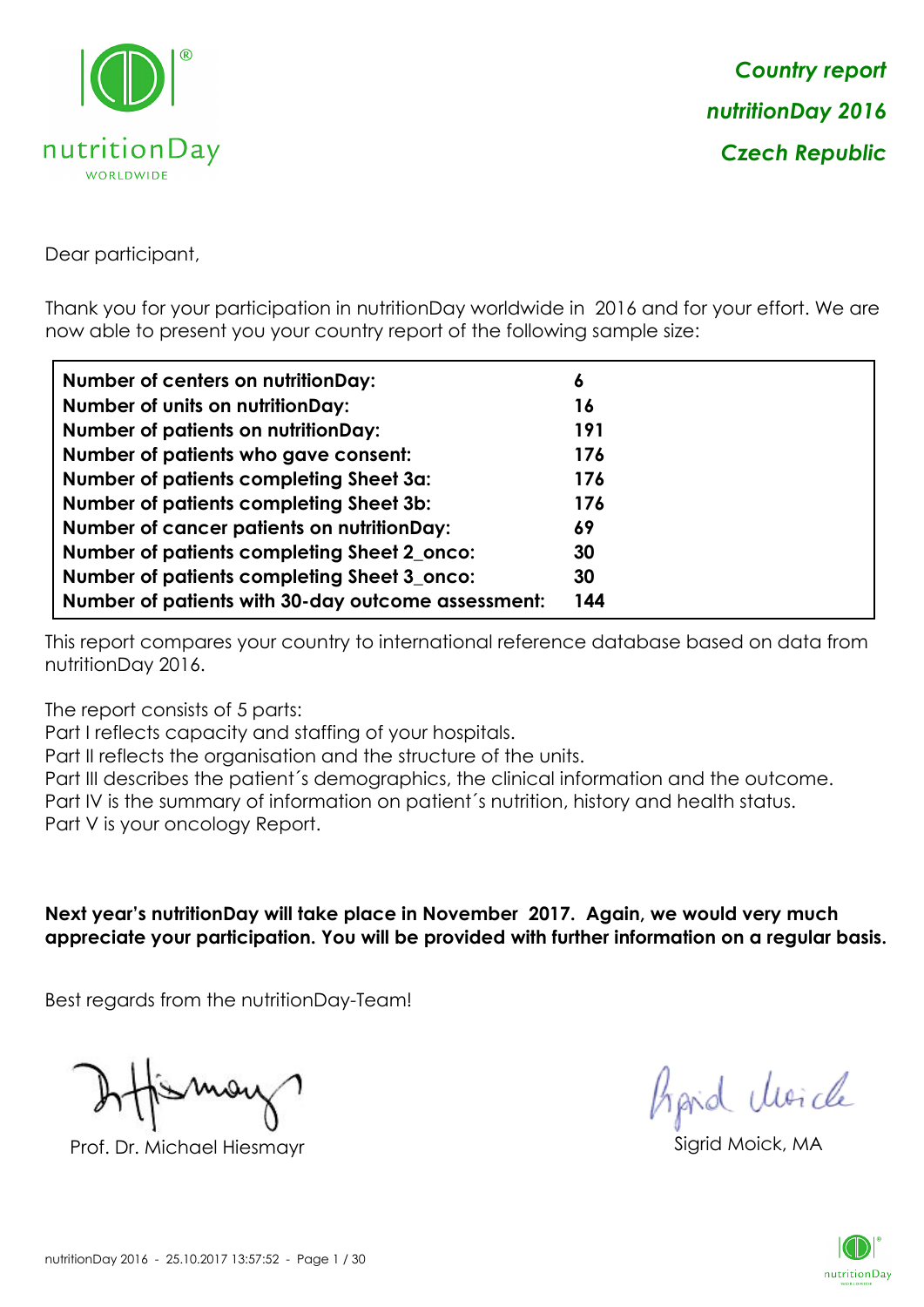## *I. Hospital capacity and staffing ("Hospital sheet"):*

|                                                                                    | <b>YOUR RESULTS</b> | <b>REFERENCE RESULTS</b> |
|------------------------------------------------------------------------------------|---------------------|--------------------------|
| 1. Total number of beds in hospital                                                | 739 [544-933]       | 305 [180-526]            |
|                                                                                    |                     |                          |
| 2. Total number of admissions in the hospital last year 31029 [23446-38612]        |                     | 17891 [8741-38415]       |
|                                                                                    |                     |                          |
| 3. Total number of staff in the hospital                                           |                     |                          |
| <b>Total medical doctors</b>                                                       | 348 [255-442]       | 162 [65-328]             |
| <b>Medical specialists</b>                                                         | 385 [385-385]       | 108 [44-210]             |
| Medical non-specialists                                                            |                     | 35 [12-81]               |
| <b>Nurses</b>                                                                      | 819 [559-1078]      | 346 [124-710]            |
| <b>Dieticians</b>                                                                  |                     | $4[1-8]$                 |
| <b>Nutritionists</b>                                                               | $9 [7-11]$          | $1[0-4]$                 |
| Pharmacists                                                                        | 15 [14-17]          | $6[3-14]$                |
| Kitchen staff                                                                      | 60 [60-60]          | 28 [11-55]               |
|                                                                                    |                     |                          |
| <b>Full time equivalent</b>                                                        |                     |                          |
| <b>Total medical doctors</b>                                                       | 126 [126-126]       | 126 [56-296]             |
| <b>Medical specialists</b>                                                         |                     | 88 [44-210]              |
| Medical non-specialists                                                            |                     | 33 [11-83]               |
| <b>Nurses</b>                                                                      | 808 [542-1073]      | 317 [123-726]            |
| <b>Dieticians</b>                                                                  |                     | $4[1-7]$                 |
| <b>Nutritionists</b>                                                               | $5[5-5]$            | $1[0-4]$                 |
| Pharmacists                                                                        | 12 [12-12]          | $5[2-11]$                |
| Kitchen staff                                                                      |                     | 25 [12-50]               |
|                                                                                    |                     |                          |
| 4. Does the hospital have a nutrition care strategy?                               | 2 (100%) Yes        | 269 (76.0%) Yes          |
|                                                                                    |                     |                          |
| 5. Which nutrition-related standards or routine activities exist in your hospital? |                     |                          |
| Nutrition training is available                                                    | 2 (100%) Yes        | 226 (63.8%) Yes          |
| Nutrition steering committee is available                                          | 2 (100%) Yes        | 207 (58.5%) Yes          |
| Quality indicators are recorded and reported to national<br>or regional level      | 2 (100%) Yes        | 139 (39.3%) Yes          |
| Quality indicators are used for internal benchmarking                              | 2 (100%) Yes        | 171 (48.3%) Yes          |
| Patient feedback about food and food service is collected<br>using a questionnaire | 2 (100%) Yes        | 250 (70.6%) Yes          |
| None                                                                               | 1 (50.0%) Yes       | 30 (8.5%) Yes            |
| No answer given                                                                    |                     |                          |

#### **6. Which codes are available /routinely used in your hospital for billing and reimbursement purposes?**

| Codes available            |              |                 |
|----------------------------|--------------|-----------------|
| <b>Nutrition Support</b>   | 2 (100%) Yes | 175 (49.4%) Yes |
| Oral nutrition supplements | 2 (100%) Yes | 141 (39.8%) Yes |

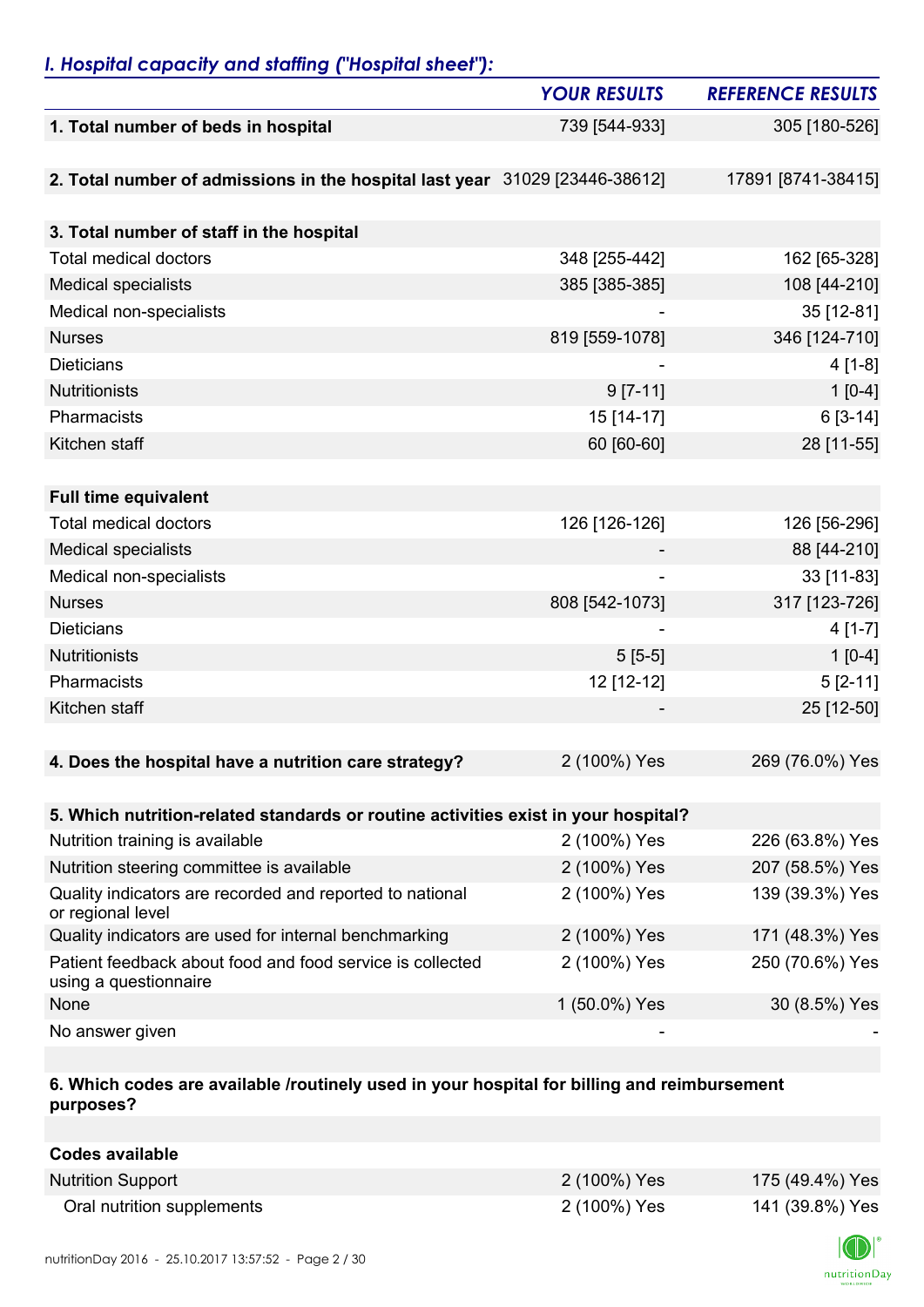| Parenteral nutrition                                      | 2 (100%) Yes | 202 (57.1%) Yes |
|-----------------------------------------------------------|--------------|-----------------|
| <b>Enteral nutrition</b>                                  | 2 (100%) Yes | 167 (47.2%) Yes |
| Dietary counseling                                        | 2 (100%) Yes | 120 (33.9%) Yes |
| Specific dietary interventions                            | 2 (100%) Yes | 104 (29.4%) Yes |
| Screening for malnutrition                                | 2 (100%) Yes | 88 (24.9%) Yes  |
| <b>Risk of malnutrition</b>                               | 2 (100%) Yes | 90 (25.4%) Yes  |
| Malnutrition (in general)                                 | 2 (100%) Yes | 170 (48.0%) Yes |
| Severity of malnutrition (i.e. mild, moderate, severe)    | 2 (100%) Yes | 154 (43.5%) Yes |
| No information available from billing/finance/controlling |              | 55 (15.5%) Yes  |
| No answer given                                           |              | 28 (7.9%)       |
|                                                           |              |                 |
| <b>Codes routinely used</b>                               |              |                 |
| <b>Nutrition Support</b>                                  | 2 (100%) Yes | 139 (39.3%) Yes |
| Oral nutrition supplements                                | 2 (100%) Yes | 111 (31.4%) Yes |
| Parenteral nutrition                                      | 2 (100%) Yes | 177 (50.0%) Yes |
| <b>Enteral nutrition</b>                                  | 2 (100%) Yes | 145 (41.0%) Yes |
| Dietary counseling                                        | 2 (100%) Yes | 88 (24.9%) Yes  |
| Specific dietary interventions                            | 2 (100%) Yes | 84 (23.7%) Yes  |
| Screening for malnutrition                                | 2 (100%) Yes | 68 (19.2%) Yes  |
| <b>Risk of malnutrition</b>                               | 2 (100%) Yes | 61 (17.2%) Yes  |
| Malnutrition (in general)                                 | 2 (100%) Yes | 138 (39.0%) Yes |
| Severity of malnutrition (i.e. mild, moderate, severe)    | 2 (100%) Yes | 126 (35.6%) Yes |
| No information available from billing/finance/controlling |              | 68 (19.2%) Yes  |
| No answer given                                           |              | 42 (11.9%)      |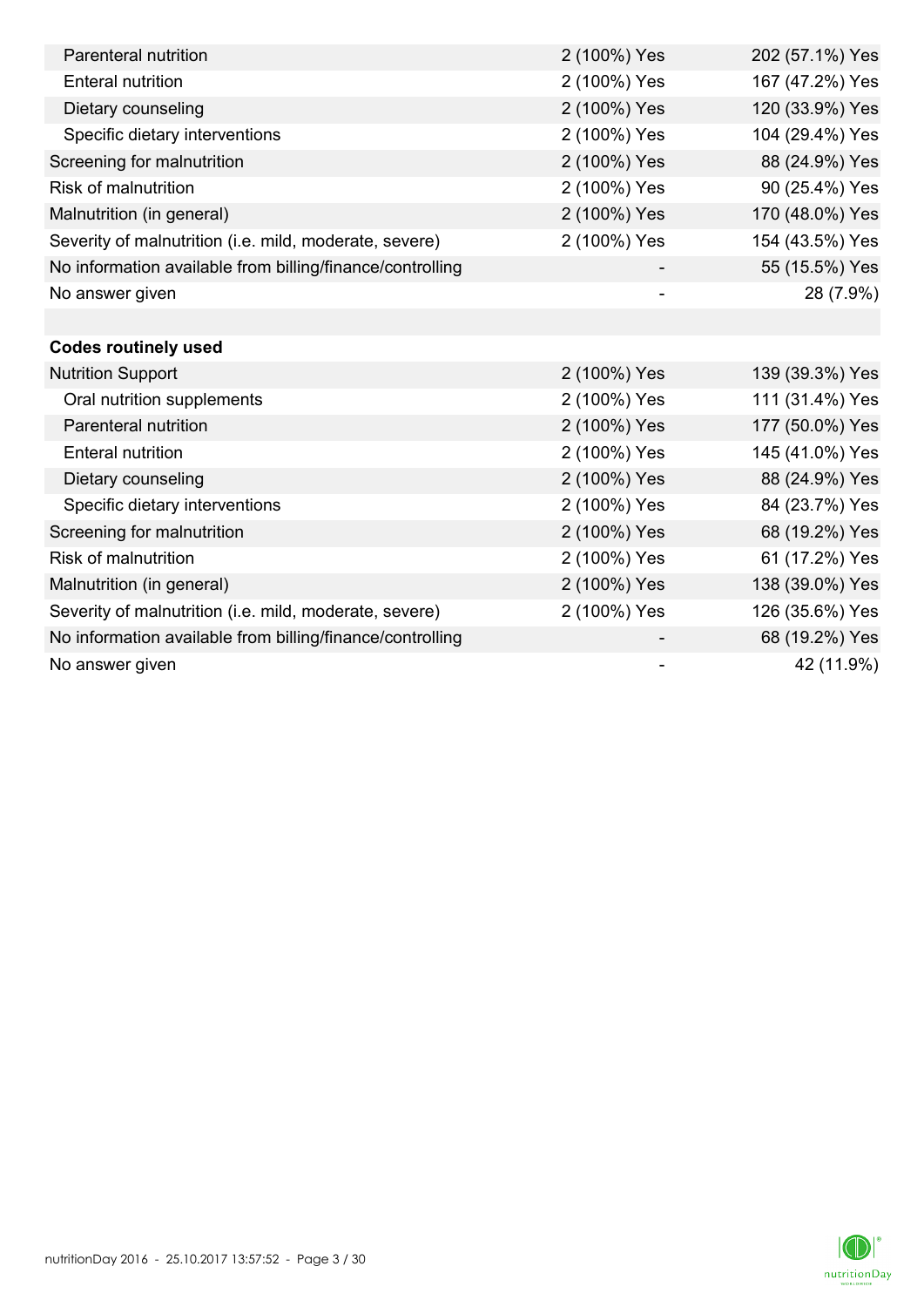# *II. Unit organisation and structures ("Sheet 1a/1b"):*

|                                                                       | <b>YOUR RESULTS</b> | <b>REFERENCE RESULTS</b> |
|-----------------------------------------------------------------------|---------------------|--------------------------|
|                                                                       |                     |                          |
| Internal Medicine / General                                           | 2(12.5%)            | 92 (20.0%)               |
| Internal Medicine / Cardiology                                        |                     | 26 (5.7%)                |
| Internal Medicine / Gastroenterology & hepatology                     | 2(12.5%)            | 31 (6.8%)                |
| Internal Medicine / Geriatrics                                        |                     | 37 (8.1%)                |
| Internal Medicine / Infectious diseases                               | -                   | $5(1.1\%)$               |
| Internal Medicine / Nephrology                                        |                     | $5(1.1\%)$               |
| Internal Medicine / Oncology (incl. radiotherapy)                     | 2(12.5%)            | 35 (7.6%)                |
| Interdisciplinary                                                     |                     | $21(4.6\%)$              |
| Long term care                                                        | $1(6.3\%)$          | 7(1.5%)                  |
| Neurology                                                             | $1(6.3\%)$          | $14(3.1\%)$              |
| Surgery / General                                                     | $1(6.3\%)$          | 82 (17.9%)               |
| Surgery/ Cardiac/Vascular/Thoracic                                    |                     | $6(1.3\%)$               |
| Surgery / Neurosurgery                                                | $\overline{a}$      | $4(0.9\%)$               |
| Surgery / Orthopedic                                                  |                     | 19 (4.1%)                |
| Trauma                                                                |                     | 7(1.5%)                  |
| Ear Nose Throat (ENT)                                                 | $1(6.3\%)$          | 7(1.5%)                  |
| Gynecology / Obstetrics                                               | $1(6.3\%)$          | 10 (2.2%)                |
| Pediatrics                                                            |                     |                          |
| Psychiatry                                                            |                     | $3(0.7\%)$               |
| <b>Others</b>                                                         | 5(31.3%)            | 48 (10.5%)               |
|                                                                       |                     |                          |
| 2. Number of registered inpatients at noon                            | 17 [13-28]          | 24 [17-35]               |
|                                                                       |                     |                          |
| 3. Total bed capacity of the unit                                     | 23 [16-32]          | 31 [25-44]               |
|                                                                       |                     |                          |
| 4. Number of each type of staff in the unit for TODAY's morning shift |                     |                          |
|                                                                       |                     |                          |
| <b>Fully trained</b>                                                  |                     |                          |
| <b>Medical doctors</b>                                                | $3[2-5]$            | $4[2-8]$                 |
| <b>Nurses</b>                                                         | $4[3-5]$            | $5[4-8]$                 |
| Nursing aides                                                         | $2[1-2]$            | $2[1-4]$                 |
| <b>Dieticians</b>                                                     | $0 [0-0]$           | $1 [0-1]$                |
| <b>Nutritionists</b>                                                  | $1[1-1]$            | $0 [0-1]$                |
| Administrative staff                                                  | $1[0-1]$            | $1[0-2]$                 |
| Other staff involved in patient care                                  | $0 [0-2]$           | $1[0-3]$                 |
|                                                                       |                     |                          |
| In training                                                           |                     |                          |
| <b>Medical doctors</b>                                                | $3[2-3]$            | $1 [0-3]$                |
| <b>Medical students</b>                                               | $3 [2-8]$           | $1[0-2]$                 |
| <b>Nurses</b>                                                         | $0 [0-0]$           | $1[0-3]$                 |

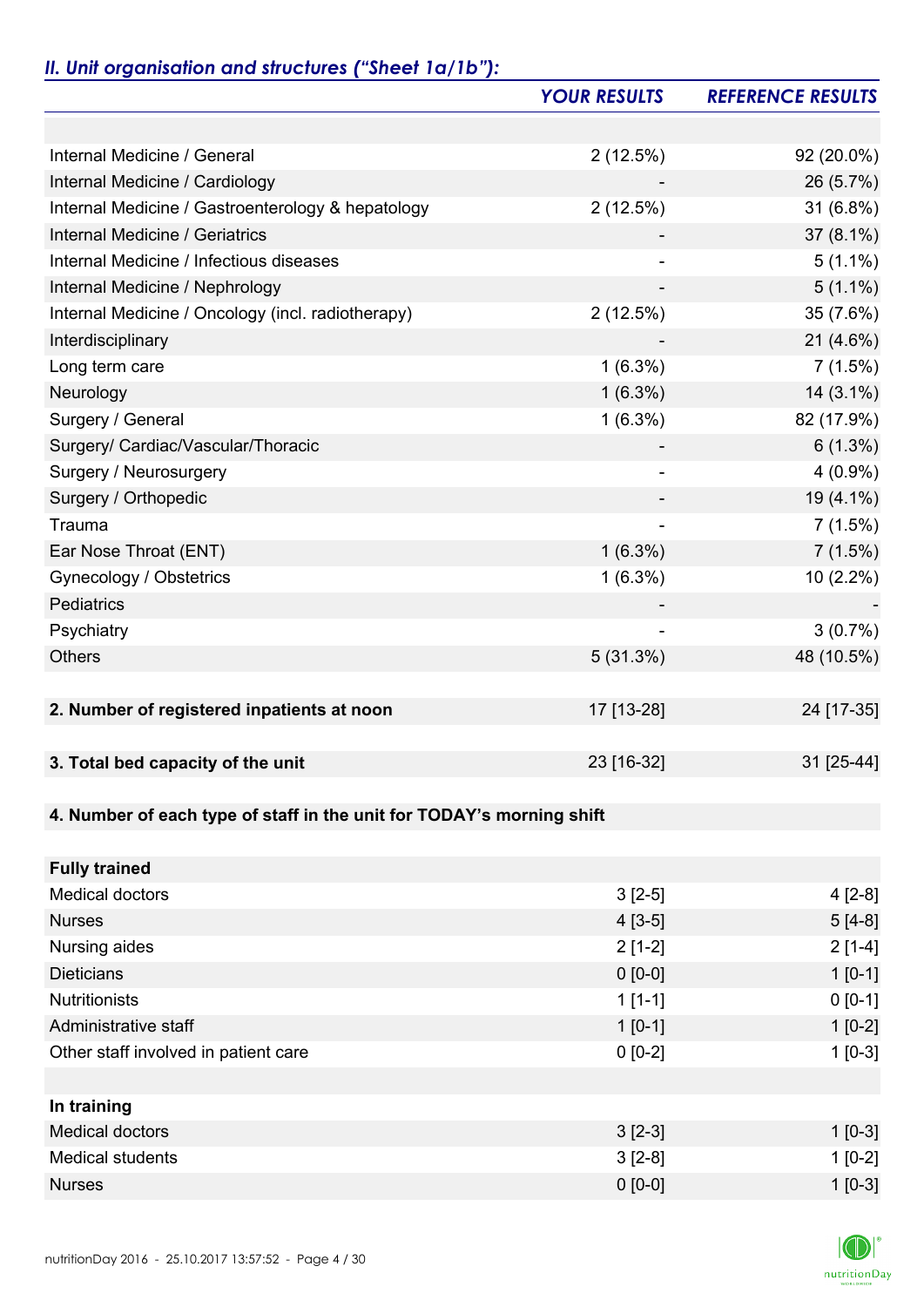| Nursing aides                                                                                       | $0 [0-0]$                | $0[0-0]$        |
|-----------------------------------------------------------------------------------------------------|--------------------------|-----------------|
| <b>Dieticians</b>                                                                                   | $0 [0-0]$                | $0 [0-0]$       |
| <b>Nutritionists</b>                                                                                | $0 [0-0]$                | $0 [0-0]$       |
| Other staff involved in patient care                                                                |                          | $0 [0-0]$       |
|                                                                                                     |                          |                 |
| 5. Is there a nutrition support team in your hospital<br>available?                                 | 14 (100%) Yes            | 323 (73.6%) Yes |
| 6. Does the unit have a nutrition care strategy?                                                    | 14 (100%) Yes            | 316 (72.0%) Yes |
| 7. Is there a person in your unit responsible for<br>nutrition care?                                | 12 (85.7%) Yes           | 317 (72.2%) Yes |
|                                                                                                     |                          |                 |
| 8. Is there a dietician, nutritionist or dietetic assistant<br>available for your unit?             | 14 (100%) Yes            | 395 (90.0%) Yes |
| 9. Is specific staff responsible for providing feeding<br>assistance to patients during meal times? | 10 (71.4%) Yes           | 268 (61.0%) Yes |
| 10. How do you MAINLY screen/monitor patients for malnutrition?                                     |                          |                 |
|                                                                                                     |                          |                 |
| At admission                                                                                        |                          |                 |
| No routine screening                                                                                | $\overline{\phantom{0}}$ | 45 (9.8%) Yes   |
| No fixed criteria                                                                                   |                          | 10 (2.2%) Yes   |
| Experience / visual assessment only                                                                 |                          | 43 (9.4%) Yes   |
| Weighing / BMI only                                                                                 |                          | 66 (14.4%) Yes  |
| <b>Nutritional Risk Screening (NRS) 2002</b>                                                        | 9 (56.3%) Yes            | 131 (28.5%) Yes |
| Malnutrition Universal Screening Tool (MUST)                                                        |                          | 28 (6.1%) Yes   |
| Malnutrition Screening tool (MST)                                                                   |                          | 42 (9.2%) Yes   |
| <b>SNAQ</b>                                                                                         |                          | 2 (0.44%) Yes   |
| Other formal tool                                                                                   | 5 (31.3%) Yes            | 70 (15.3%) Yes  |
| I do not know                                                                                       |                          | 2 (0.44%) Yes   |
| Missing                                                                                             | 2(12.5%)                 | 20 (4.4%)       |
|                                                                                                     |                          |                 |
| <b>During hospital stay</b>                                                                         |                          |                 |
| No routine monitoring                                                                               |                          | 43 (9.4%) Yes   |
| No fixed criteria                                                                                   |                          | 44 (9.6%) Yes   |
| Experience / visual assessment only                                                                 |                          | 90 (19.6%) Yes  |
| Weighing / BMI only                                                                                 | 7 (43.8%) Yes            | 132 (28.8%) Yes |
| Other formal tool                                                                                   | 7 (43.8%) Yes            | 121 (26.4%) Yes |
| I do not know                                                                                       |                          | 9 (2.0%) Yes    |
| Missing                                                                                             | 2(12.5%)                 | 20 (4.4%)       |
|                                                                                                     |                          |                 |
| 11a. Do you routinely use guidelines or standards for<br>nutrition care?                            | 14 (100%) Yes            | 343 (78.7%) Yes |

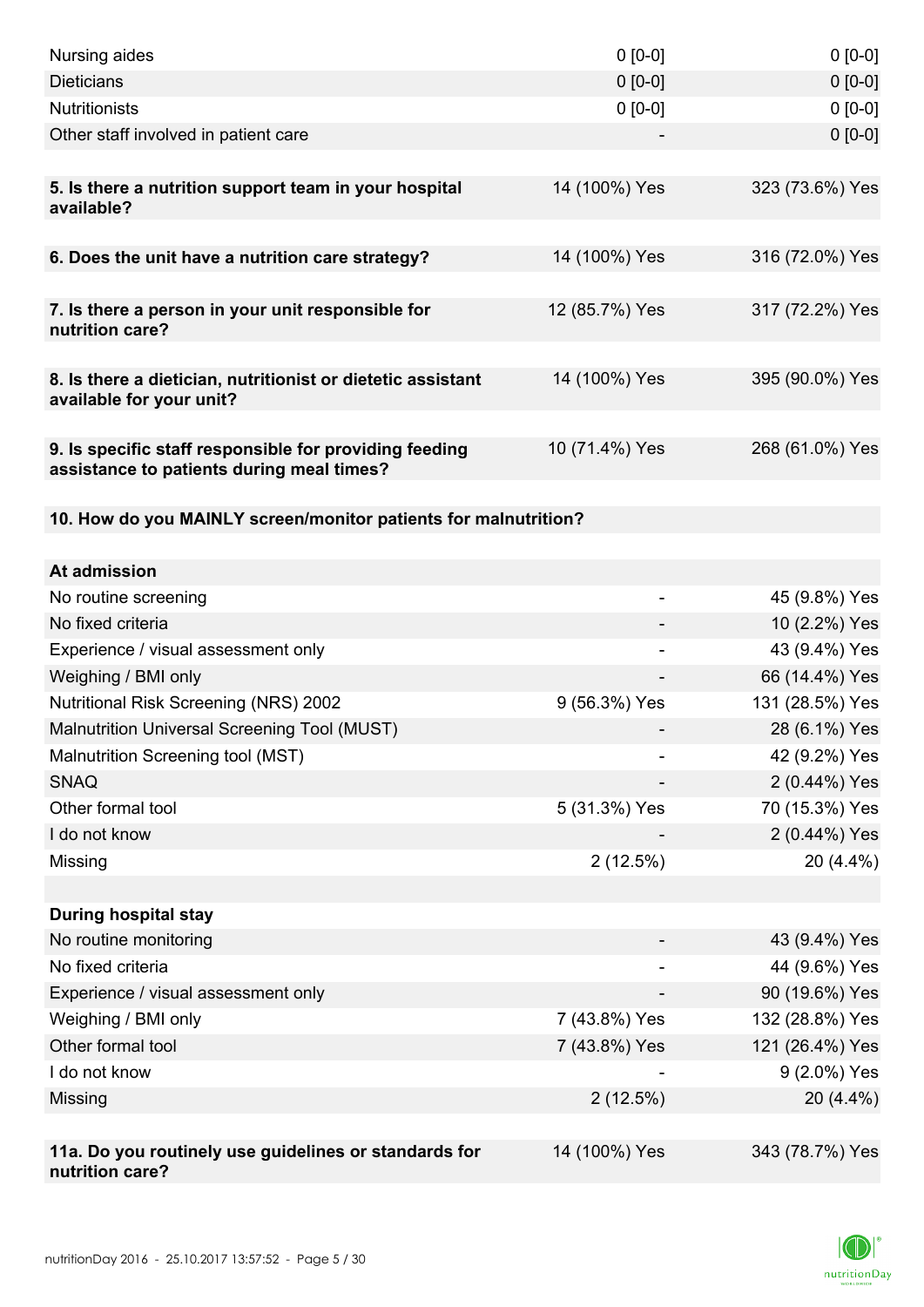| 11b. If yes, which one is mainly used?                            |                |                 |
|-------------------------------------------------------------------|----------------|-----------------|
| International guidelines                                          | 7 (50.0%) Yes  | 86 (25.1%) Yes  |
| National guidelines                                               |                | 56 (16.3%) Yes  |
| Standards on hospital level                                       | 5 (35.7%) Yes  | 115 (33.5%) Yes |
| Standards on unit level                                           | 1 (7.1%) Yes   | 23 (6.7%) Yes   |
| Individual patient nutrition care plans                           | 1 (7.1%) Yes   | 56 (16.3%) Yes  |
| Other                                                             |                | 4 (1.2%) Yes    |
| Missing                                                           |                | 3(0.87%)        |
|                                                                   |                |                 |
| 12. What is routinely done in your unit for given patient groups? |                |                 |
|                                                                   |                |                 |
| At risk                                                           |                |                 |
| Watchful waiting                                                  | 1 (6.3%) Yes   | 139 (30.3%) Yes |
| Discuss nutrition care activities during ward rounds              | 3 (18.8%) Yes  | 192 (41.8%) Yes |
| Develop an individual nutrition care plan                         | 13 (81.3%) Yes | 246 (53.6%) Yes |
| Initiate treatment / nutrition intervention                       | 7 (43.8%) Yes  | 277 (60.3%) Yes |
| Consult a nutrition expert (dietician, nutritionist, etc.)        | 12 (75.0%) Yes | 285 (62.1%) Yes |
| Consult a medical professional                                    | 3 (18.8%) Yes  | 172 (37.5%) Yes |
| Calculate energy requirements                                     | 10 (62.5%) Yes | 232 (50.5%) Yes |
| Calculate protein requirements                                    | 12 (75.0%) Yes | 226 (49.2%) Yes |
|                                                                   |                |                 |
| <b>Malnourished</b>                                               |                |                 |
| Watchful waiting                                                  | 1 (6.3%) Yes   | 98 (21.4%) Yes  |
| Discuss nutrition care activities during ward rounds              | 7 (43.8%) Yes  | 208 (45.3%) Yes |
| Develop an individual nutrition care plan                         | 5 (31.3%) Yes  | 258 (56.2%) Yes |
| Initiate treatment / nutrition intervention                       | 13 (81.3%) Yes | 304 (66.2%) Yes |
| Consult a nutrition expert (dietician, nutritionist, etc.)        | 6 (37.5%) Yes  | 284 (61.9%) Yes |
| Consult a medical professional                                    | 12 (75.0%) Yes | 183 (39.9%) Yes |
| Calculate energy requirements                                     | 5 (31.3%) Yes  | 261 (56.9%) Yes |
| Calculate protein requirements                                    | 5 (31.3%) Yes  | 257 (56.0%) Yes |
|                                                                   |                |                 |
| <b>Every patient</b>                                              |                |                 |
| Watchful waiting                                                  | 13 (81.3%) Yes | 193 (42.0%) Yes |
| Discuss nutrition care activities during ward rounds              | 4 (25.0%) Yes  | 126 (27.5%) Yes |
| Develop an individual nutrition care plan                         |                | 74 (16.1%) Yes  |
| Initiate treatment / nutrition intervention                       |                | 57 (12.4%) Yes  |
| Consult a nutrition expert (dietician, nutritionist, etc.)        | 1 (6.3%) Yes   | 73 (15.9%) Yes  |
| Consult a medical professional                                    |                | 101 (22.0%) Yes |
| Calculate energy requirements                                     | 1 (6.3%) Yes   | 50 (10.9%) Yes  |
| Calculate protein requirements                                    | 1 (6.3%) Yes   | 44 (9.6%) Yes   |
|                                                                   |                |                 |
| <b>Never</b>                                                      |                |                 |
| Watchful waiting                                                  |                | 34 (7.4%) Yes   |
| Discuss nutrition care activities during ward rounds              | 1 (6.3%) Yes   | 38 (8.3%) Yes   |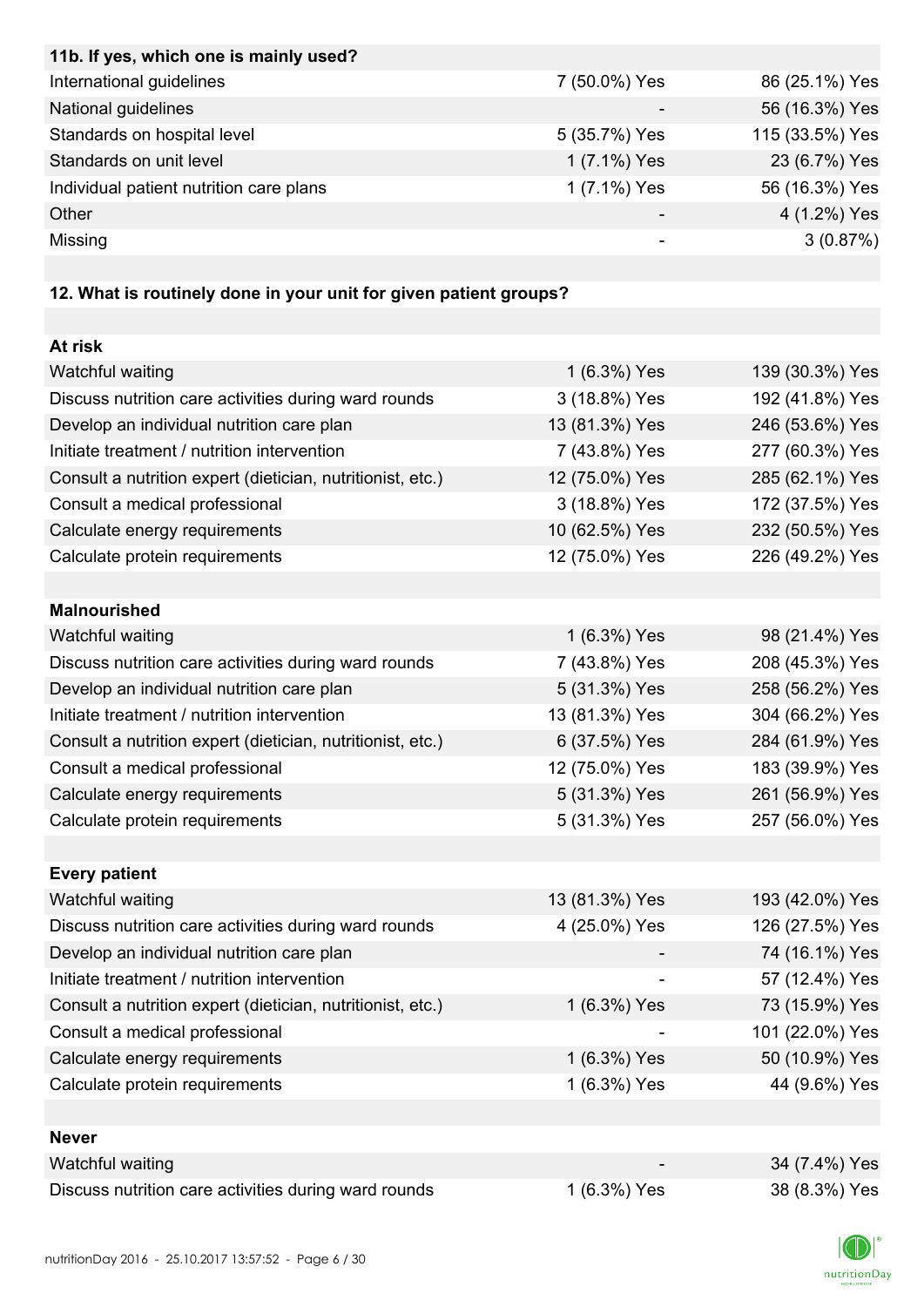| Develop an individual nutrition care plan                          |                          | 31 (6.8%) Yes   |
|--------------------------------------------------------------------|--------------------------|-----------------|
| Initiate treatment / nutrition intervention                        |                          | 6 (1.3%) Yes    |
| Consult a nutrition expert (dietician, nutritionist, etc.)         |                          | 8 (1.7%) Yes    |
| Consult a medical professional                                     | 1 (6.3%) Yes             | 49 (10.7%) Yes  |
| Calculate energy requirements                                      | 2 (12.5%) Yes            | 50 (10.9%) Yes  |
| Calculate protein requirements                                     | 1 (6.3%) Yes             | 54 (11.8%) Yes  |
|                                                                    |                          |                 |
| I do not know                                                      |                          |                 |
| Watchful waiting                                                   |                          | 20 (4.4%) Yes   |
| Discuss nutrition care activities during ward rounds               | $\overline{\phantom{a}}$ | 10 (2.2%) Yes   |
| Develop an individual nutrition care plan                          |                          | 5 (1.1%) Yes    |
| Initiate treatment / nutrition intervention                        | $\overline{\phantom{a}}$ | 4 (0.87%) Yes   |
| Consult a nutrition expert (dietician, nutritionist, etc.)         |                          | 4 (0.87%) Yes   |
| Consult a medical professional                                     |                          | 18 (3.9%) Yes   |
| Calculate energy requirements                                      |                          | 11 (2.4%) Yes   |
| Calculate protein requirements                                     | -                        | 13 (2.8%) Yes   |
|                                                                    |                          |                 |
| 13. When do you routinely weigh your patients?                     |                          |                 |
| at admission                                                       | 13 (81.3%) Yes           | 291 (63.4%) Yes |
| Within 24 hours                                                    | 2 (12.5%) Yes            | 64 (13.9%) Yes  |
| Within 48 hours                                                    |                          | 20 (4.4%) Yes   |
| Within 72 hours                                                    | $\overline{\phantom{a}}$ | 13 (2.8%) Yes   |
| Every week                                                         | 6 (37.5%) Yes            | 152 (33.1%) Yes |
| Occasionally                                                       |                          | 59 (12.9%) Yes  |
| When requested                                                     | 6 (37.5%) Yes            | 207 (45.1%) Yes |
| At discharge                                                       |                          | 20 (4.4%) Yes   |
| Never                                                              |                          | 8 (1.7%) Yes    |
| I do not know                                                      |                          | 1 (0.22%) Yes   |
| No answer given                                                    | $3(5.0\%)$               | 22 (4.8%)       |
|                                                                    |                          |                 |
| 14. What do you do to support adequate food intake of patients?    |                          |                 |
| Offer additional meals or in between snacks                        | 7 (43.8%) Yes            | 338 (73.6%) Yes |
| Offer meal choices                                                 | 14 (87.5%) Yes           | 336 (73.2%) Yes |
| Offer different portion sizes                                      | 10 (62.5%) Yes           | 282 (61.4%) Yes |
| Consider food presentation                                         |                          | 192 (41.8%) Yes |
| Change food texture/consistency as needed                          | 14 (87.5%) Yes           | 376 (81.9%) Yes |
| Consider patient problems with eating and drinking                 | 13 (81.3%) Yes           | 372 (81.0%) Yes |
| Ensure that mealtimes are undisturbed/protected<br>mealtime policy | 1 (6.3%) Yes             | 51 (11.1%) Yes  |
| Promote positive eating environment                                | 1 (6.3%) Yes             | 82 (17.9%) Yes  |
| Consider cultural/religious preferences                            | 2 (12.5%) Yes            | 188 (41.0%) Yes |
| Consider patient allergies / intolerances                          | 2 (12.5%) Yes            | 214 (46.6%) Yes |
| Other                                                              |                          | 29 (6.3%) Yes   |
| I do not know                                                      |                          | 6 (1.3%) Yes    |
| No answer given                                                    | 2(12.5%)                 | 20 (4.4%)       |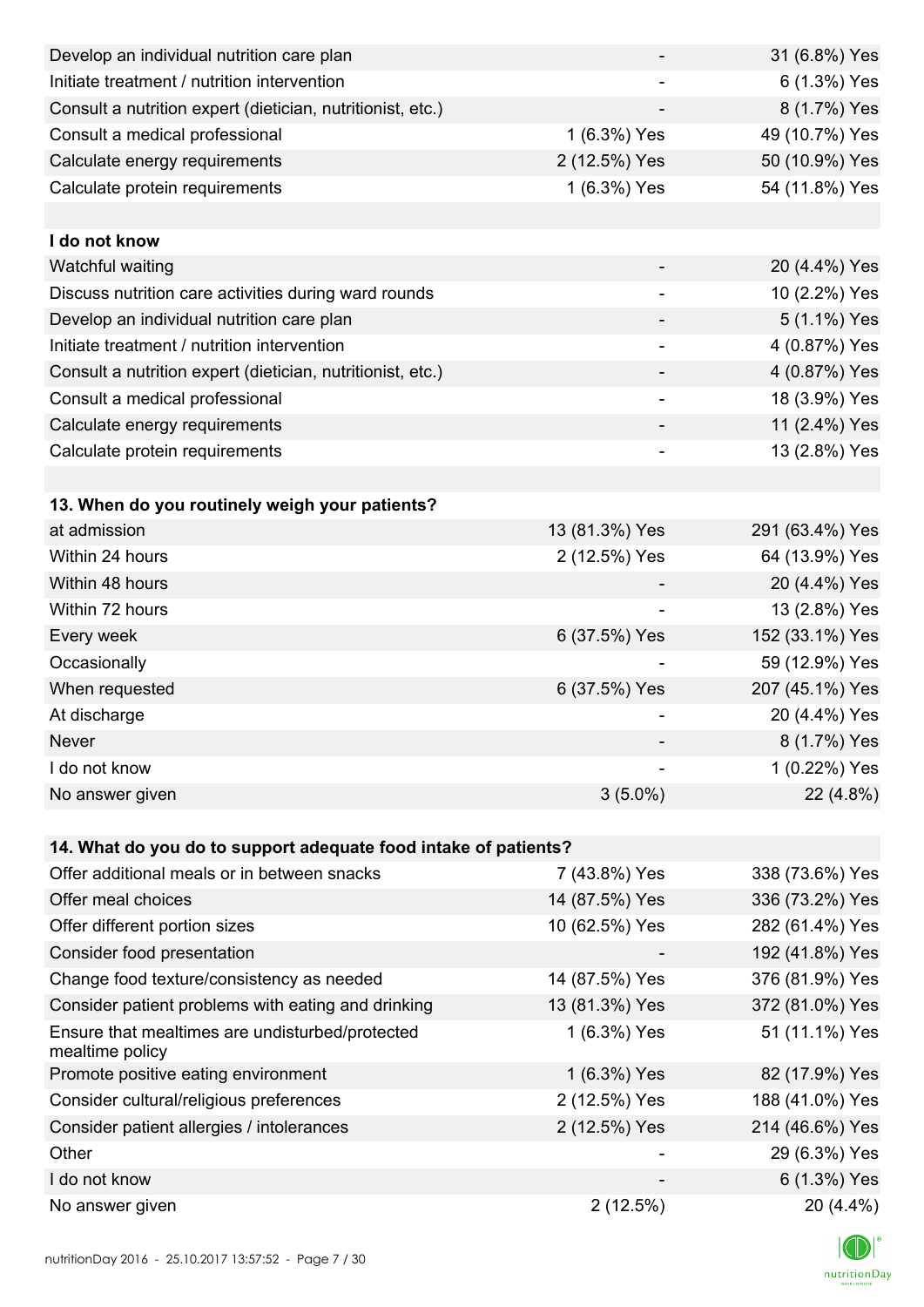| 15. Which nutrition-related standards or routine activities exist in your unit?     |                |                 |
|-------------------------------------------------------------------------------------|----------------|-----------------|
| Nutrition training is available                                                     | 7 (43.8%) Yes  | 257 (56.0%) Yes |
| Reporting of nutrition related information to hospital<br>managers                  | 2 (12.5%) Yes  | 201 (43.8%) Yes |
| Quality indicators are recorded and reported to national<br>or regional level       |                | 123 (26.8%) Yes |
| Quality indicators are used for internal benchmarking                               | 13 (81.3%) Yes | 166 (36.2%) Yes |
| Patient feedback about food and food service is collected<br>using a questionnaire  | 10 (62.5%) Yes | 291 (63.4%) Yes |
| None                                                                                |                | 21 (4.6%) Yes   |
| I do not know                                                                       |                | 11 (2.4%) Yes   |
| No answer given                                                                     | 2(12.5%)       | 36 (7.8%)       |
|                                                                                     |                |                 |
| 16. At admission what is asked and documented?                                      |                |                 |
| Change in weight                                                                    | 13 (81.3%) Yes | 358 (78.0%) Yes |
| Eating habits/difficulties                                                          | 13 (81.3%) Yes | 336 (73.2%) Yes |
| Nutrition before admission                                                          | 12 (75.0%) Yes | 260 (56.6%) Yes |
| None                                                                                |                | 9 (2.0%) Yes    |
| I do not know                                                                       |                | 5 (1.1%) Yes    |
| No answer given                                                                     | 2(12.5%)       | 38 (8.3%)       |
|                                                                                     |                |                 |
| 17. On what forms is there a specific part about eating, nutrition or malnutrition? |                |                 |
|                                                                                     |                |                 |
| a. Patient Record has a section for                                                 |                |                 |
| indicating if the patient is malnourished or at risk of<br>malnutrition             | 14 (87.5%) Yes | 323 (70.4%) Yes |
| nutrition treatment                                                                 | 6 (37.5%) Yes  | 270 (58.8%) Yes |

| indicating if the patient is malnourished or at risk of<br>malnutrition              | 14 (87.5%) Yes | 323 (70.4%) Yes |
|--------------------------------------------------------------------------------------|----------------|-----------------|
| nutrition treatment                                                                  | 6 (37.5%) Yes  | 270 (58.8%) Yes |
| None                                                                                 |                | 30 (6.5%) Yes   |
| I do not know                                                                        | 6 (37.5%) Yes  | 270 (58.8%) Yes |
|                                                                                      |                |                 |
| b. Discharge Letter                                                                  |                |                 |
| summarizes nutrition treatment received during stay                                  | 3 (18.8%) Yes  | 162 (35.3%) Yes |
| makes future nutrition-related recommendations                                       | 14 (87.5%) Yes | 258 (56.2%) Yes |
| None                                                                                 |                | 56 (12.2%) Yes  |
| I do not know                                                                        |                | 23 (5.0%) Yes   |
|                                                                                      |                |                 |
| 18. Do you provide brochures about malnutrition to at<br>risk/malnourished patients? | 5 (38.5%) Yes  | 162 (43.9%) Yes |
|                                                                                      |                |                 |
| 19. Who filled in this sheet?                                                        |                |                 |
| Head staff                                                                           | 6 (37.5%) Yes  | 117 (25.5%) Yes |
| Dietician                                                                            | 8 (50.0%) Yes  | 236 (51.4%) Yes |
| <b>Nurse</b>                                                                         | 3 (18.8%) Yes  | 124 (27.0%) Yes |
| Physician                                                                            |                | 72 (15.7%) Yes  |
| Administrative staff                                                                 |                | 4 (0.87%) Yes   |

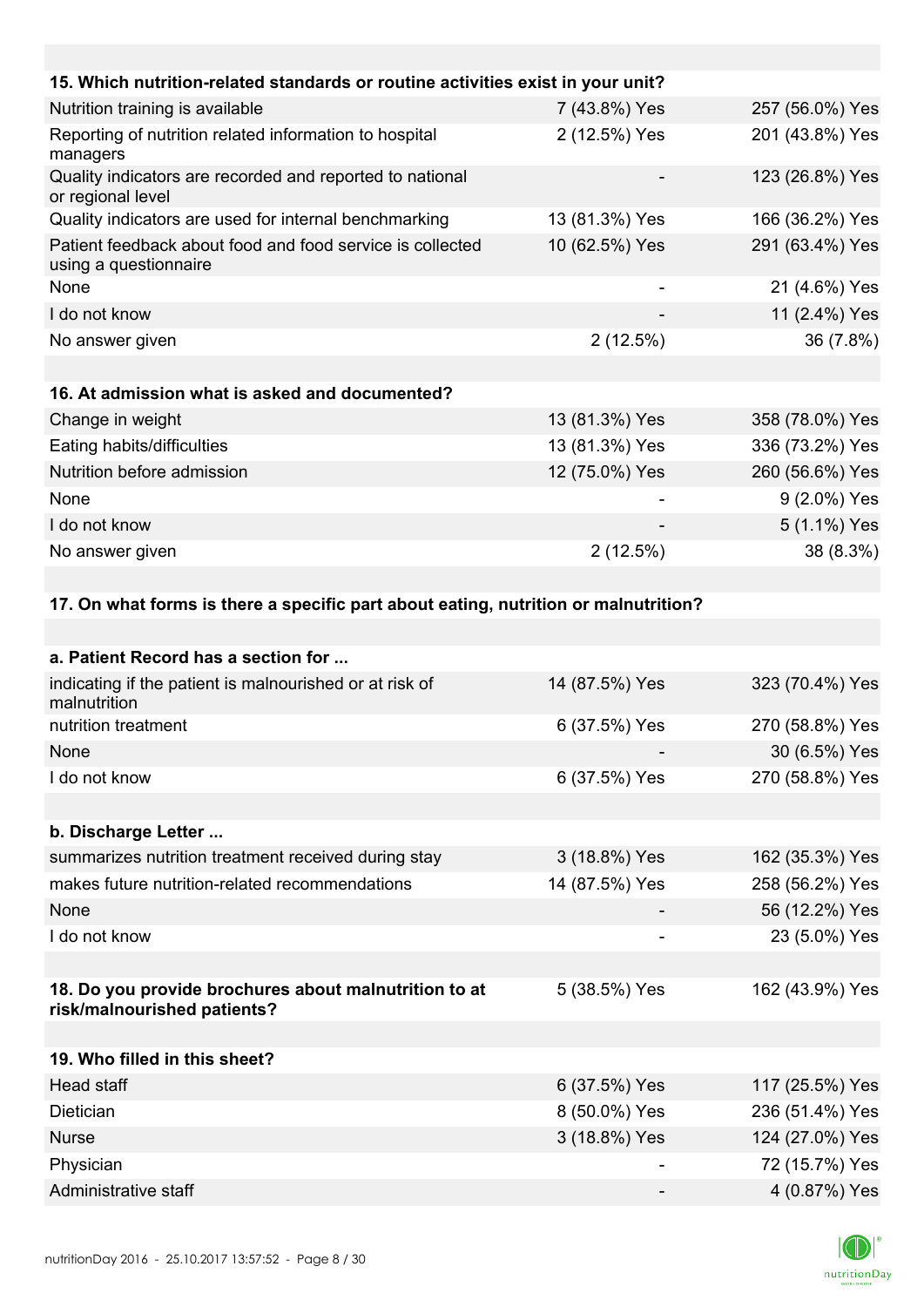| Other         | -                        | 7 (1.5%) Yes             |
|---------------|--------------------------|--------------------------|
| None          | $\overline{\phantom{0}}$ | $\overline{\phantom{0}}$ |
| I do not know | $\overline{\phantom{0}}$ | 3 (0.65%) Yes            |

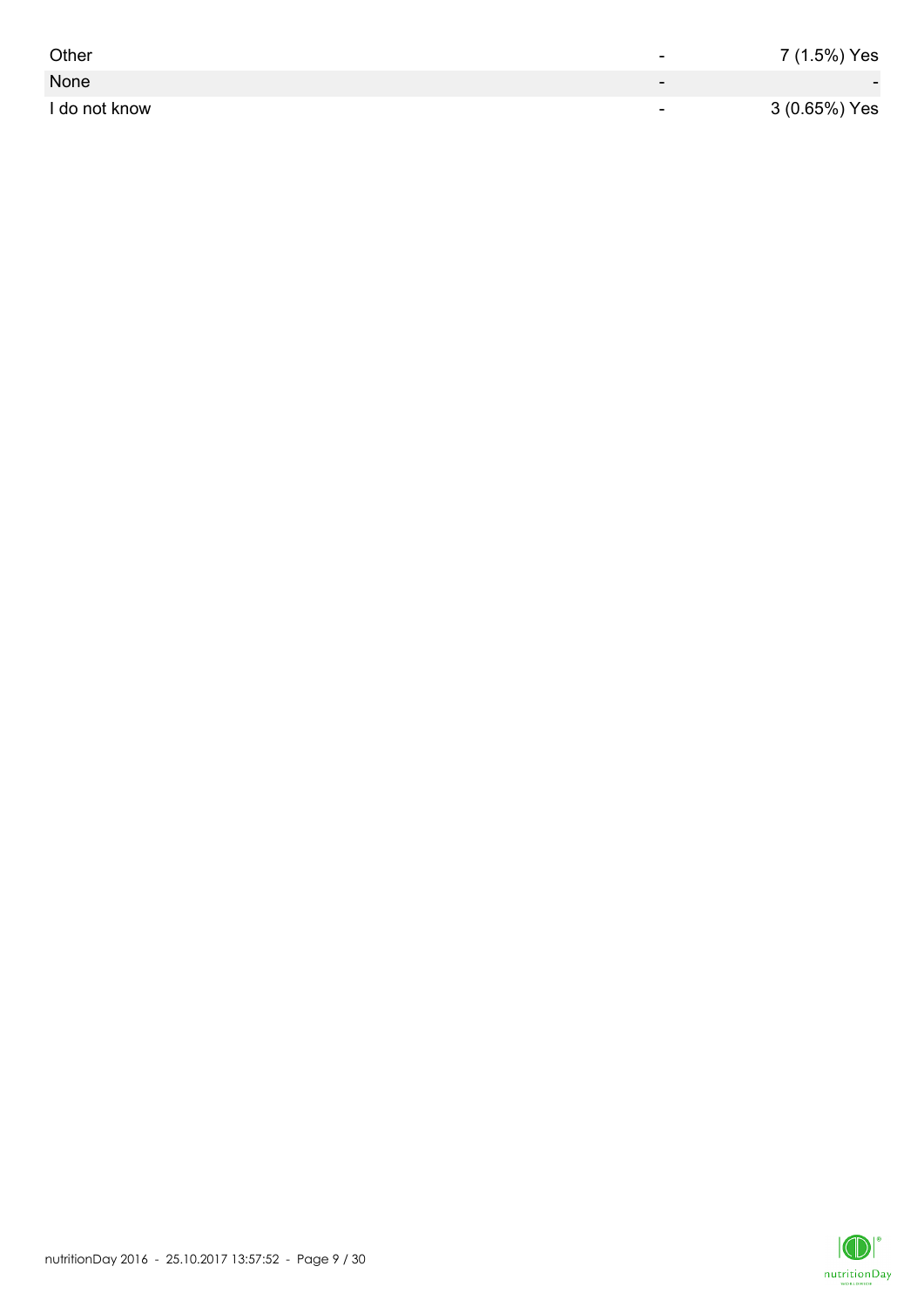|                                                                                         | <b>YOUR RESULTS</b> | <b>REFERENCE RESULTS</b> |
|-----------------------------------------------------------------------------------------|---------------------|--------------------------|
|                                                                                         |                     |                          |
| Total                                                                                   | 176                 | 8743                     |
| Age                                                                                     | 66 [46-75]          | 67 [53-78]               |
| Female                                                                                  | 99 (56.3%)          | 4410 (50.4%)             |
| Weight                                                                                  | 76.7±20.0           | 69.1±18.8                |
| Height                                                                                  | 170±10              | 164±10                   |
| <b>BMI</b>                                                                              | $26.5 \pm 5.9$      | $25.5 \pm 6.0$           |
|                                                                                         |                     |                          |
| 1. This hospital admission was                                                          |                     |                          |
| planned                                                                                 | 89 (50.6%)          | 3052 (34.9%)             |
| an emergency                                                                            | 74 (42.0%)          | 5037 (57.6%)             |
| I do not know                                                                           | 13 (7.4%)           | 654 (7.5%)               |
| No answer given                                                                         |                     |                          |
|                                                                                         |                     |                          |
| 2a. Diagnosis at admission                                                              |                     |                          |
| 0100 Infectious and parasitic diseases                                                  | 15 (8.5%)           | 801 (9.2%)               |
| 0200 Neoplasms                                                                          | 51 (29.0%)          | 1381 (15.8%)             |
| 0300 Blood and bloodforming organs and the immune<br>mechanism                          | 32 (18.2%)          | 578 (6.6%)               |
| 0400 Endocrine, nutritional and metabolic diseases                                      | 47 (26.7%)          | 1043 (11.9%)             |
| 0500 Mental health                                                                      | 8(4.5%)             | 333 (3.8%)               |
| 0600 Nervous system                                                                     | 29 (16.5%)          | 762 (8.7%)               |
| 0700 Eye and adnexa                                                                     | 4(2.3%)             | 131 (1.5%)               |
| 0800 Ear and mastoid process                                                            | 4(2.3%)             | 70 (0.80%)               |
| 0900 Circulatory system                                                                 | 71 (40.3%)          | 1723 (19.7%)             |
| 1000 Respiratory system                                                                 | 32 (18.2%)          | 1358 (15.5%)             |
| 1100 Digestive system                                                                   | 91 (51.7%)          | 2210 (25.3%)             |
| 1200 Skin and subcutaneous tissue                                                       | 16 (9.1%)           | 424 (4.8%)               |
| 1300 Musculoskeletal system and connective tissue                                       | 45 (25.6%)          | 1276 (14.6%)             |
| 1400 Genitourinary system                                                               | 12 (6.8%)           | 809 (9.3%)               |
| 1500 Pregnancy, childbirth and the puerperium                                           |                     | 123 (1.4%)               |
| 1600 Conditions originating in the perinatal period                                     |                     | 21 (0.24%)               |
| 1700 Congenital/chromosomal abnormalities                                               | 1(0.57%)            | $9(0.10\%)$              |
| 1800 Symptoms, signs, abnormal clinical/lab findings                                    | 13 (7.4%)           | 391 (4.5%)               |
| 1900 Injury, poisoning                                                                  | 10(5.7%)            | 276 (3.2%)               |
| 2000 External causes of morbidity and mortality (e.g.<br>transport accidents, assaults) | 4(2.3%)             | 156 (1.8%)               |
| 2100 Factors influencing health status and contact with<br>health services              |                     | 210 (2.4%)               |
| No answer given                                                                         |                     |                          |

### **3. Which conditions/comorbidities does this patient have?**

Cardiac insufficiency 22.2%)

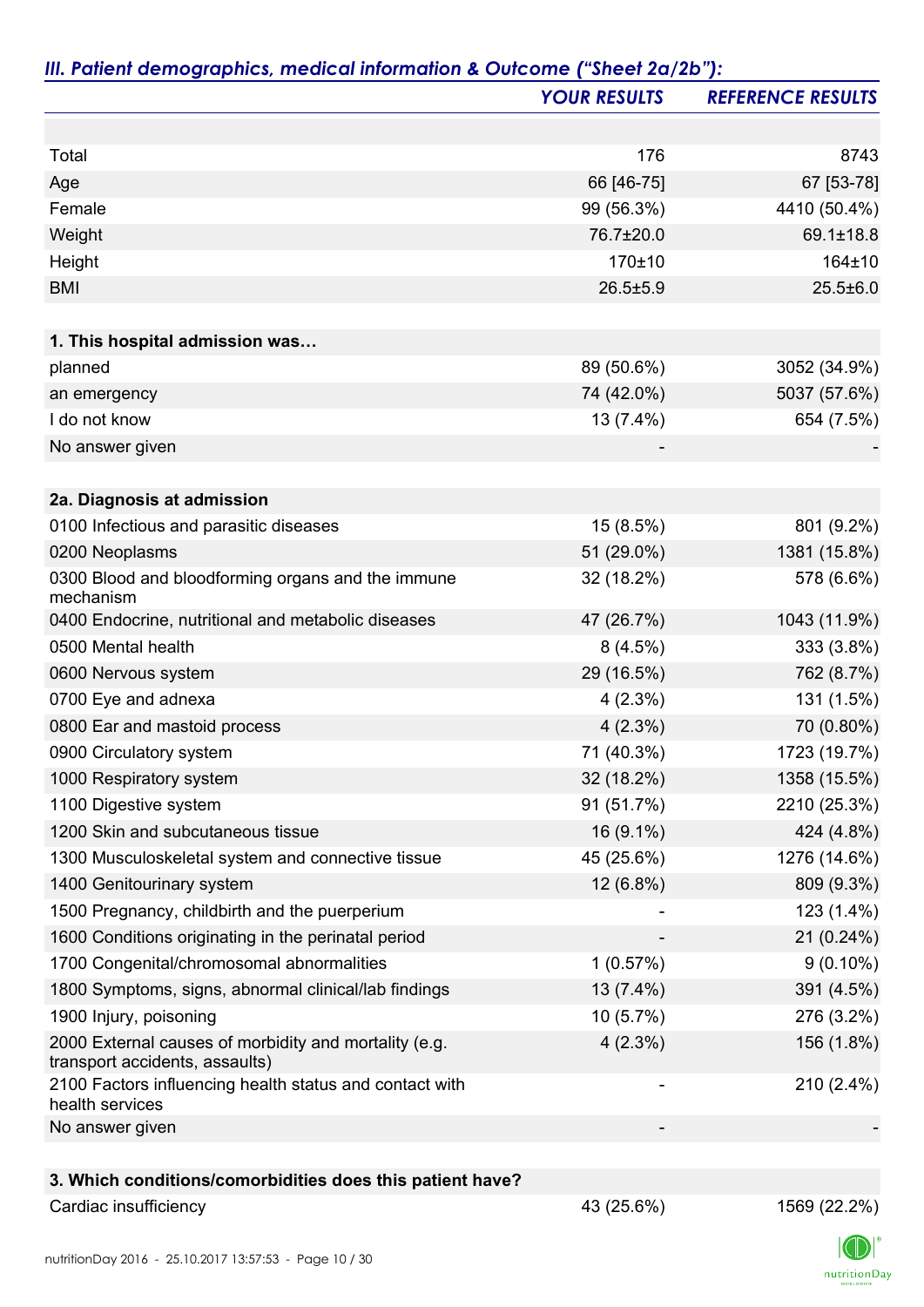| 30 (18.0%)<br>Chronic lung disease<br>1080 (15.5%)<br>Cerebral vascular disease<br>25 (14.9%)<br>745 (10.9%)<br>38 (22.6%)<br>869 (12.6%)<br>Peripheral vascular disease<br>Chronic liver disease<br>20 (11.8%)<br>441 (6.5%)<br>Chronic kidney disease<br>821 (11.9%)<br>24 (14.4%)<br><b>Diabetes</b><br>38 (22.5%)<br>1899 (26.8%)<br>1733 (24.8%)<br>Cancer<br>69 (39.2%)<br>Infection<br>27 (16.1%)<br>1103 (15.8%)<br>Dementia<br>$3(1.8\%)$<br>374 (5.5%)<br>Major depressive disorder<br>$9(5.4\%)$<br>377 (5.6%)<br>Other chronic mental disorder<br>6(3.6%)<br>378 (5.6%)<br>50 (30.3%)<br>1968 (27.8%)<br>Other chronic disease<br>None<br>21 (11.9%)<br>1394 (15.9%)<br>4a. Previous operation during this hospital stay<br>Yes, planned<br>39 (22.2%)<br>1743 (19.9%)<br>$7(4.0\%)$<br>539 (6.2%)<br>Yes, acute<br>6145 (70.3%)<br><b>No</b><br>126 (71.6%)<br>I do not know<br>126 (1.4%)<br>3(1.7%)<br>Missing<br>1(0.57%)<br>190 (2.2%)<br>$2[1-9]$<br>4 [1-13]<br>Days since operation<br>4b. Planned operation during this hospital stay<br>Yes, today or tomorrow<br>26 (14.8%)<br>738 (8.4%)<br>10(5.7%)<br>513 (5.9%)<br>Yes, later<br>132 (75.0%)<br>6496 (74.3%)<br>No<br>I do not know<br>414 (4.7%)<br>$4(2.3\%)$<br>582 (6.7%)<br>Missing<br>$4(2.3\%)$<br>30 (17.0%)<br>934 (10.7%)<br>5. Previous ICU admission during this hospital stay?<br>(Yes)<br>$2(1.1\%)$<br>630 (7.2%)<br>6. Is this patient terminally ill?<br>7. Fluid status<br>Normal<br>160 (90.9%)<br>6866 (78.5%)<br>Overloaded<br>3(1.7%)<br>Dehydrated<br>450 (5.1%)<br>$7(4.0\%)$<br>I do not know<br>$6(3.4\%)$<br>927 (10.6%)<br>Missing<br>8. Number of different medications planned | Myocardial infarction | $4(2.4\%)$ | 394 (5.8%) |
|-----------------------------------------------------------------------------------------------------------------------------------------------------------------------------------------------------------------------------------------------------------------------------------------------------------------------------------------------------------------------------------------------------------------------------------------------------------------------------------------------------------------------------------------------------------------------------------------------------------------------------------------------------------------------------------------------------------------------------------------------------------------------------------------------------------------------------------------------------------------------------------------------------------------------------------------------------------------------------------------------------------------------------------------------------------------------------------------------------------------------------------------------------------------------------------------------------------------------------------------------------------------------------------------------------------------------------------------------------------------------------------------------------------------------------------------------------------------------------------------------------------------------------------------------------------------------------------------------------------------------------------------------------------------------------------------|-----------------------|------------|------------|
|                                                                                                                                                                                                                                                                                                                                                                                                                                                                                                                                                                                                                                                                                                                                                                                                                                                                                                                                                                                                                                                                                                                                                                                                                                                                                                                                                                                                                                                                                                                                                                                                                                                                                         |                       |            |            |
|                                                                                                                                                                                                                                                                                                                                                                                                                                                                                                                                                                                                                                                                                                                                                                                                                                                                                                                                                                                                                                                                                                                                                                                                                                                                                                                                                                                                                                                                                                                                                                                                                                                                                         |                       |            |            |
|                                                                                                                                                                                                                                                                                                                                                                                                                                                                                                                                                                                                                                                                                                                                                                                                                                                                                                                                                                                                                                                                                                                                                                                                                                                                                                                                                                                                                                                                                                                                                                                                                                                                                         |                       |            |            |
| 500 (5.7%)                                                                                                                                                                                                                                                                                                                                                                                                                                                                                                                                                                                                                                                                                                                                                                                                                                                                                                                                                                                                                                                                                                                                                                                                                                                                                                                                                                                                                                                                                                                                                                                                                                                                              |                       |            |            |
|                                                                                                                                                                                                                                                                                                                                                                                                                                                                                                                                                                                                                                                                                                                                                                                                                                                                                                                                                                                                                                                                                                                                                                                                                                                                                                                                                                                                                                                                                                                                                                                                                                                                                         |                       |            |            |
|                                                                                                                                                                                                                                                                                                                                                                                                                                                                                                                                                                                                                                                                                                                                                                                                                                                                                                                                                                                                                                                                                                                                                                                                                                                                                                                                                                                                                                                                                                                                                                                                                                                                                         |                       |            |            |
|                                                                                                                                                                                                                                                                                                                                                                                                                                                                                                                                                                                                                                                                                                                                                                                                                                                                                                                                                                                                                                                                                                                                                                                                                                                                                                                                                                                                                                                                                                                                                                                                                                                                                         |                       |            |            |
|                                                                                                                                                                                                                                                                                                                                                                                                                                                                                                                                                                                                                                                                                                                                                                                                                                                                                                                                                                                                                                                                                                                                                                                                                                                                                                                                                                                                                                                                                                                                                                                                                                                                                         |                       |            |            |
|                                                                                                                                                                                                                                                                                                                                                                                                                                                                                                                                                                                                                                                                                                                                                                                                                                                                                                                                                                                                                                                                                                                                                                                                                                                                                                                                                                                                                                                                                                                                                                                                                                                                                         |                       |            |            |
|                                                                                                                                                                                                                                                                                                                                                                                                                                                                                                                                                                                                                                                                                                                                                                                                                                                                                                                                                                                                                                                                                                                                                                                                                                                                                                                                                                                                                                                                                                                                                                                                                                                                                         |                       |            |            |
|                                                                                                                                                                                                                                                                                                                                                                                                                                                                                                                                                                                                                                                                                                                                                                                                                                                                                                                                                                                                                                                                                                                                                                                                                                                                                                                                                                                                                                                                                                                                                                                                                                                                                         |                       |            |            |
|                                                                                                                                                                                                                                                                                                                                                                                                                                                                                                                                                                                                                                                                                                                                                                                                                                                                                                                                                                                                                                                                                                                                                                                                                                                                                                                                                                                                                                                                                                                                                                                                                                                                                         |                       |            |            |
|                                                                                                                                                                                                                                                                                                                                                                                                                                                                                                                                                                                                                                                                                                                                                                                                                                                                                                                                                                                                                                                                                                                                                                                                                                                                                                                                                                                                                                                                                                                                                                                                                                                                                         |                       |            |            |
|                                                                                                                                                                                                                                                                                                                                                                                                                                                                                                                                                                                                                                                                                                                                                                                                                                                                                                                                                                                                                                                                                                                                                                                                                                                                                                                                                                                                                                                                                                                                                                                                                                                                                         |                       |            |            |
|                                                                                                                                                                                                                                                                                                                                                                                                                                                                                                                                                                                                                                                                                                                                                                                                                                                                                                                                                                                                                                                                                                                                                                                                                                                                                                                                                                                                                                                                                                                                                                                                                                                                                         |                       |            |            |
|                                                                                                                                                                                                                                                                                                                                                                                                                                                                                                                                                                                                                                                                                                                                                                                                                                                                                                                                                                                                                                                                                                                                                                                                                                                                                                                                                                                                                                                                                                                                                                                                                                                                                         |                       |            |            |
|                                                                                                                                                                                                                                                                                                                                                                                                                                                                                                                                                                                                                                                                                                                                                                                                                                                                                                                                                                                                                                                                                                                                                                                                                                                                                                                                                                                                                                                                                                                                                                                                                                                                                         |                       |            |            |
|                                                                                                                                                                                                                                                                                                                                                                                                                                                                                                                                                                                                                                                                                                                                                                                                                                                                                                                                                                                                                                                                                                                                                                                                                                                                                                                                                                                                                                                                                                                                                                                                                                                                                         |                       |            |            |
|                                                                                                                                                                                                                                                                                                                                                                                                                                                                                                                                                                                                                                                                                                                                                                                                                                                                                                                                                                                                                                                                                                                                                                                                                                                                                                                                                                                                                                                                                                                                                                                                                                                                                         |                       |            |            |
|                                                                                                                                                                                                                                                                                                                                                                                                                                                                                                                                                                                                                                                                                                                                                                                                                                                                                                                                                                                                                                                                                                                                                                                                                                                                                                                                                                                                                                                                                                                                                                                                                                                                                         |                       |            |            |
|                                                                                                                                                                                                                                                                                                                                                                                                                                                                                                                                                                                                                                                                                                                                                                                                                                                                                                                                                                                                                                                                                                                                                                                                                                                                                                                                                                                                                                                                                                                                                                                                                                                                                         |                       |            |            |
|                                                                                                                                                                                                                                                                                                                                                                                                                                                                                                                                                                                                                                                                                                                                                                                                                                                                                                                                                                                                                                                                                                                                                                                                                                                                                                                                                                                                                                                                                                                                                                                                                                                                                         |                       |            |            |
|                                                                                                                                                                                                                                                                                                                                                                                                                                                                                                                                                                                                                                                                                                                                                                                                                                                                                                                                                                                                                                                                                                                                                                                                                                                                                                                                                                                                                                                                                                                                                                                                                                                                                         |                       |            |            |
|                                                                                                                                                                                                                                                                                                                                                                                                                                                                                                                                                                                                                                                                                                                                                                                                                                                                                                                                                                                                                                                                                                                                                                                                                                                                                                                                                                                                                                                                                                                                                                                                                                                                                         |                       |            |            |
|                                                                                                                                                                                                                                                                                                                                                                                                                                                                                                                                                                                                                                                                                                                                                                                                                                                                                                                                                                                                                                                                                                                                                                                                                                                                                                                                                                                                                                                                                                                                                                                                                                                                                         |                       |            |            |
|                                                                                                                                                                                                                                                                                                                                                                                                                                                                                                                                                                                                                                                                                                                                                                                                                                                                                                                                                                                                                                                                                                                                                                                                                                                                                                                                                                                                                                                                                                                                                                                                                                                                                         |                       |            |            |
|                                                                                                                                                                                                                                                                                                                                                                                                                                                                                                                                                                                                                                                                                                                                                                                                                                                                                                                                                                                                                                                                                                                                                                                                                                                                                                                                                                                                                                                                                                                                                                                                                                                                                         |                       |            |            |
|                                                                                                                                                                                                                                                                                                                                                                                                                                                                                                                                                                                                                                                                                                                                                                                                                                                                                                                                                                                                                                                                                                                                                                                                                                                                                                                                                                                                                                                                                                                                                                                                                                                                                         |                       |            |            |
|                                                                                                                                                                                                                                                                                                                                                                                                                                                                                                                                                                                                                                                                                                                                                                                                                                                                                                                                                                                                                                                                                                                                                                                                                                                                                                                                                                                                                                                                                                                                                                                                                                                                                         |                       |            |            |
|                                                                                                                                                                                                                                                                                                                                                                                                                                                                                                                                                                                                                                                                                                                                                                                                                                                                                                                                                                                                                                                                                                                                                                                                                                                                                                                                                                                                                                                                                                                                                                                                                                                                                         |                       |            |            |
|                                                                                                                                                                                                                                                                                                                                                                                                                                                                                                                                                                                                                                                                                                                                                                                                                                                                                                                                                                                                                                                                                                                                                                                                                                                                                                                                                                                                                                                                                                                                                                                                                                                                                         |                       |            |            |
|                                                                                                                                                                                                                                                                                                                                                                                                                                                                                                                                                                                                                                                                                                                                                                                                                                                                                                                                                                                                                                                                                                                                                                                                                                                                                                                                                                                                                                                                                                                                                                                                                                                                                         |                       |            |            |
|                                                                                                                                                                                                                                                                                                                                                                                                                                                                                                                                                                                                                                                                                                                                                                                                                                                                                                                                                                                                                                                                                                                                                                                                                                                                                                                                                                                                                                                                                                                                                                                                                                                                                         |                       |            |            |
|                                                                                                                                                                                                                                                                                                                                                                                                                                                                                                                                                                                                                                                                                                                                                                                                                                                                                                                                                                                                                                                                                                                                                                                                                                                                                                                                                                                                                                                                                                                                                                                                                                                                                         |                       |            |            |
|                                                                                                                                                                                                                                                                                                                                                                                                                                                                                                                                                                                                                                                                                                                                                                                                                                                                                                                                                                                                                                                                                                                                                                                                                                                                                                                                                                                                                                                                                                                                                                                                                                                                                         |                       |            |            |
|                                                                                                                                                                                                                                                                                                                                                                                                                                                                                                                                                                                                                                                                                                                                                                                                                                                                                                                                                                                                                                                                                                                                                                                                                                                                                                                                                                                                                                                                                                                                                                                                                                                                                         |                       |            |            |
|                                                                                                                                                                                                                                                                                                                                                                                                                                                                                                                                                                                                                                                                                                                                                                                                                                                                                                                                                                                                                                                                                                                                                                                                                                                                                                                                                                                                                                                                                                                                                                                                                                                                                         |                       |            |            |
|                                                                                                                                                                                                                                                                                                                                                                                                                                                                                                                                                                                                                                                                                                                                                                                                                                                                                                                                                                                                                                                                                                                                                                                                                                                                                                                                                                                                                                                                                                                                                                                                                                                                                         |                       |            |            |
|                                                                                                                                                                                                                                                                                                                                                                                                                                                                                                                                                                                                                                                                                                                                                                                                                                                                                                                                                                                                                                                                                                                                                                                                                                                                                                                                                                                                                                                                                                                                                                                                                                                                                         |                       |            |            |
|                                                                                                                                                                                                                                                                                                                                                                                                                                                                                                                                                                                                                                                                                                                                                                                                                                                                                                                                                                                                                                                                                                                                                                                                                                                                                                                                                                                                                                                                                                                                                                                                                                                                                         |                       |            |            |
|                                                                                                                                                                                                                                                                                                                                                                                                                                                                                                                                                                                                                                                                                                                                                                                                                                                                                                                                                                                                                                                                                                                                                                                                                                                                                                                                                                                                                                                                                                                                                                                                                                                                                         |                       |            |            |
|                                                                                                                                                                                                                                                                                                                                                                                                                                                                                                                                                                                                                                                                                                                                                                                                                                                                                                                                                                                                                                                                                                                                                                                                                                                                                                                                                                                                                                                                                                                                                                                                                                                                                         |                       |            |            |
|                                                                                                                                                                                                                                                                                                                                                                                                                                                                                                                                                                                                                                                                                                                                                                                                                                                                                                                                                                                                                                                                                                                                                                                                                                                                                                                                                                                                                                                                                                                                                                                                                                                                                         |                       |            |            |
|                                                                                                                                                                                                                                                                                                                                                                                                                                                                                                                                                                                                                                                                                                                                                                                                                                                                                                                                                                                                                                                                                                                                                                                                                                                                                                                                                                                                                                                                                                                                                                                                                                                                                         |                       |            |            |
|                                                                                                                                                                                                                                                                                                                                                                                                                                                                                                                                                                                                                                                                                                                                                                                                                                                                                                                                                                                                                                                                                                                                                                                                                                                                                                                                                                                                                                                                                                                                                                                                                                                                                         |                       |            |            |
|                                                                                                                                                                                                                                                                                                                                                                                                                                                                                                                                                                                                                                                                                                                                                                                                                                                                                                                                                                                                                                                                                                                                                                                                                                                                                                                                                                                                                                                                                                                                                                                                                                                                                         | Oral                  | $5[3-7]$   | $5[2-8]$   |
|                                                                                                                                                                                                                                                                                                                                                                                                                                                                                                                                                                                                                                                                                                                                                                                                                                                                                                                                                                                                                                                                                                                                                                                                                                                                                                                                                                                                                                                                                                                                                                                                                                                                                         |                       |            |            |

 $\textsf{nutritionDay}$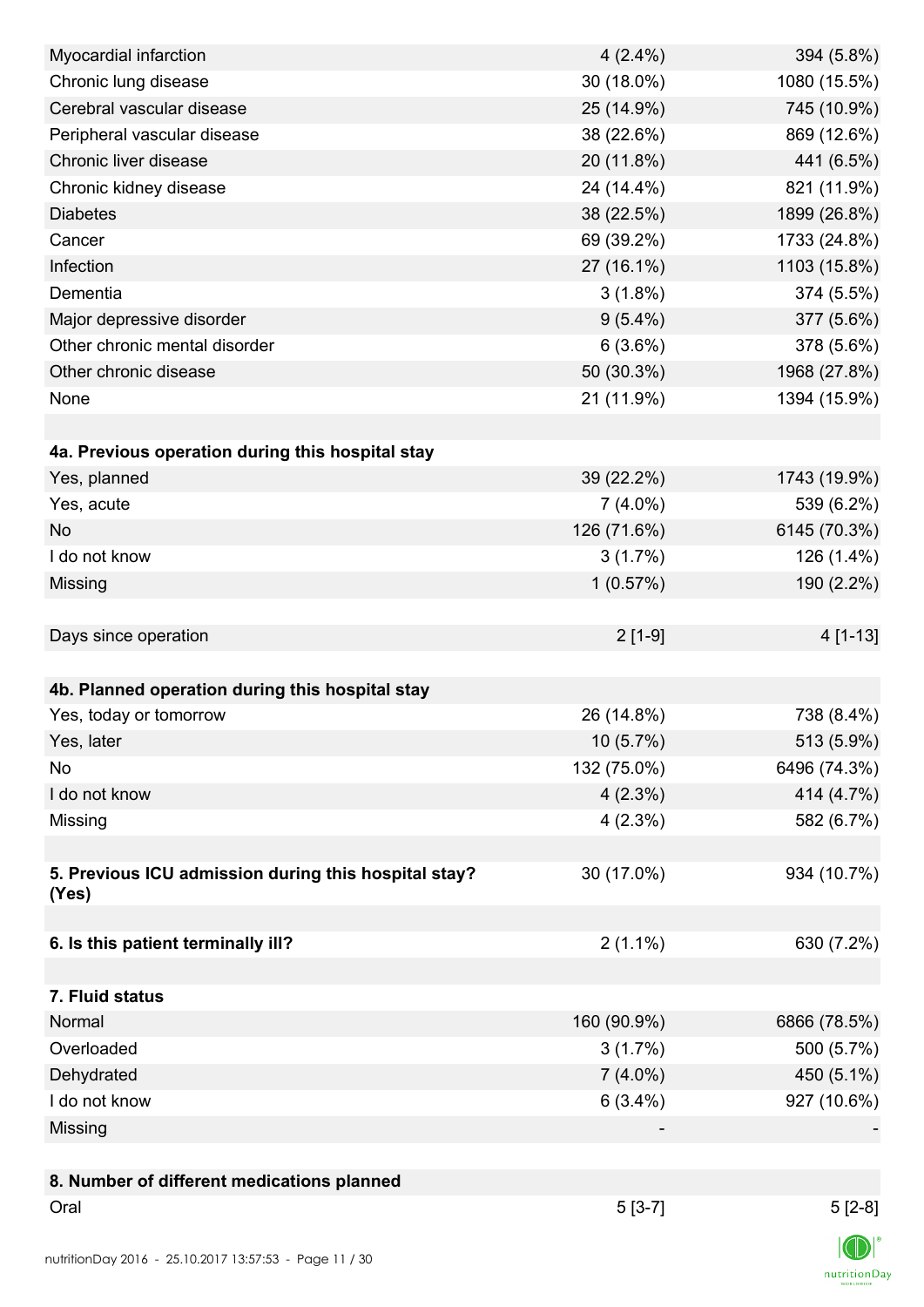| Other                                                                                 | $1[1-3]$    | $2[1-4]$     |
|---------------------------------------------------------------------------------------|-------------|--------------|
|                                                                                       |             |              |
| 9. Was this patient identified as malnourished or at risk of malnutrition?            |             |              |
| Malnourished                                                                          | 21 (11.9%)  | 871 (10.0%)  |
| At risk                                                                               | 45 (25.6%)  | 1543 (17.6%) |
| <b>No</b>                                                                             | 109 (61.9%) | 5642 (64.5%) |
| I do not know                                                                         | 1(0.57%)    | 687 (7.9%)   |
| Missing                                                                               |             |              |
|                                                                                       |             |              |
| 10. IV Fluids                                                                         |             |              |
| Electrolyte solution (NaCl, Ringers lactate, etc)                                     | 36 (20.5%)  | 3469 (39.7%) |
| 5% Glucose solution                                                                   | $11(6.3\%)$ | 860 (9.8%)   |
|                                                                                       |             |              |
| 11. Number of ONS drinks planned                                                      | $0 [0-1]$   | $0 [0-0]$    |
|                                                                                       |             |              |
| <b>12. Nutrition intake</b>                                                           |             |              |
| Regular hospital food                                                                 | 104 (59.1%) | 4849 (55.5%) |
| Fortified/enriched hospital food                                                      | 14 (8.0%)   | 756 (8.6%)   |
| Protein/energy supplement (e.g. ONS drinks)                                           | 52 (29.5%)  | 998 (11.4%)  |
| <b>Enteral nutrition</b>                                                              | $7(4.0\%)$  | 485 (5.5%)   |
| Parenteral nutrition                                                                  | 19 (10.8%)  | 479 (5.5%)   |
| Special diet                                                                          | 56 (31.8%)  | 3072 (35.1%) |
| None                                                                                  | 3(1.7%)     | 474 (5.4%)   |
|                                                                                       |             |              |
| 13a. All lines and Tubes                                                              |             |              |
| <b>Central Venous</b>                                                                 | 12 (6.8%)   | 734 (8.4%)   |
| Peripheral venous access                                                              | 74 (42.0%)  | 4122 (47.1%) |
| Nasogastric                                                                           | $4(2.3\%)$  | 258 (3.0%)   |
| Nasojejunal                                                                           |             | 38 (0.43%)   |
| Nasoduadenal                                                                          |             | 22 (0.25%)   |
| Enterostoma                                                                           | $2(1.1\%)$  | 42 (0.48%)   |
| Percutaneous endoscopy/surgical gastrostomy                                           | 3(1.7%)     | 67 (0.77%)   |
| Percutaneous endoscopy/surgical jejunostomy                                           | $4(2.3\%)$  | 27 (0.31%)   |
| None                                                                                  | 87 (49.4%)  | 3894 (44.5%) |
|                                                                                       |             |              |
| 13b. Were there complications with nutrition related lines and tubes since admission? |             |              |
| Yes, previously                                                                       | 1(0.57%)    | 87 (1.00%)   |
| Yes, ongoing                                                                          | 1(0.57%)    | 80 (0.92%)   |
| No                                                                                    | 146 (83.0%) | 7278 (83.2%) |
| I do not know                                                                         | 26 (14.8%)  | 846 (9.7%)   |
| Missing                                                                               | $2(1.1\%)$  | 452 (5.2%)   |
|                                                                                       |             |              |
| 14. Please indicate if any of the following was done for this patient since admission |             |              |
| Energy requirements were determined                                                   | 63 (35.8%)  | 3103 (35.5%) |

 $|{\mathbb{O}}|^{\circ}$ nutritionDay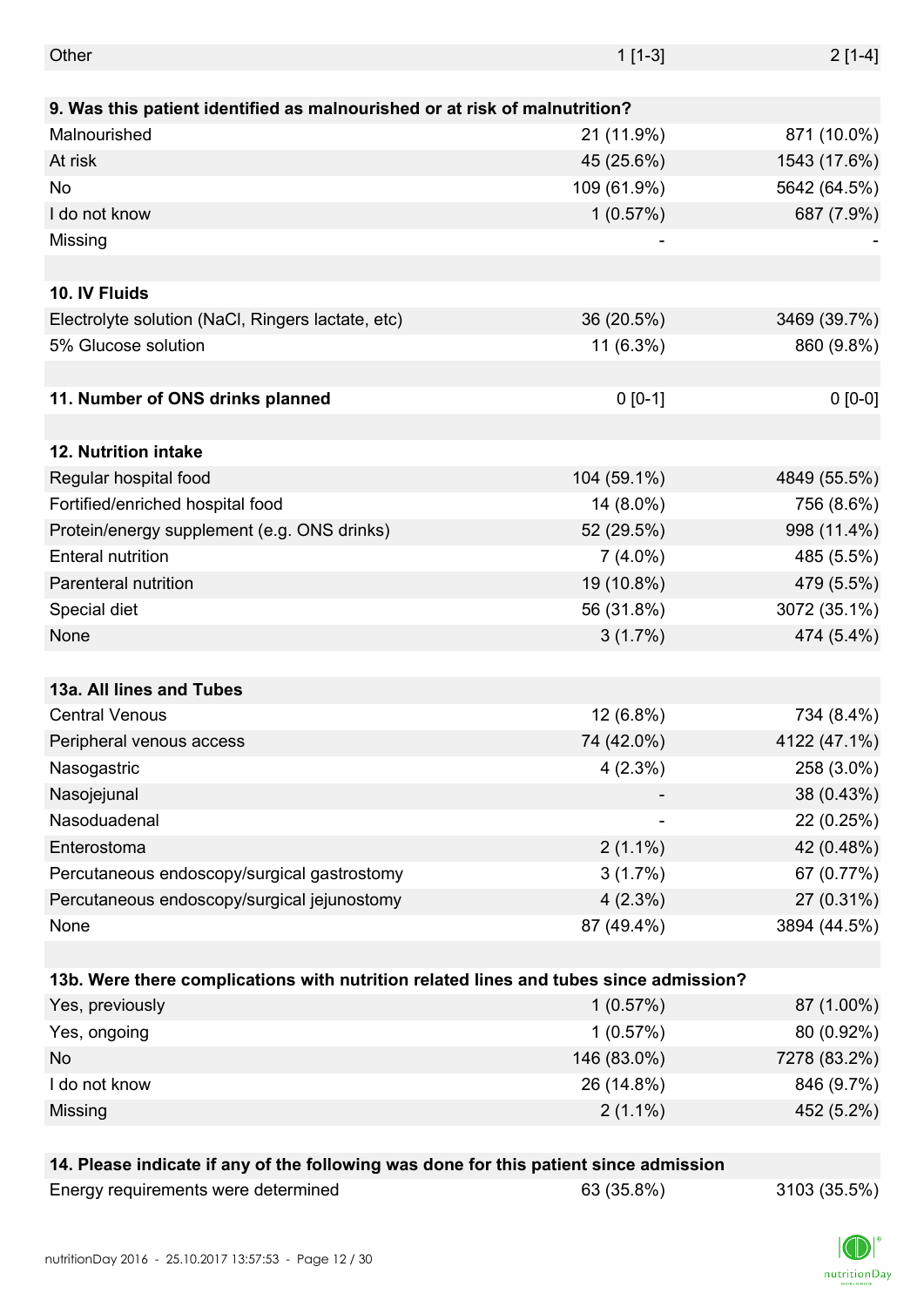| Protein requirements were determined                     | 58 (33.0%)  | 2765 (31.6%) |
|----------------------------------------------------------|-------------|--------------|
| Food/Nutrition intake was recorded in the patient record | 63 (35.8%)  | 3893 (44.5%) |
| Nutrition treatment plan was developed                   | 49 (27.8%)  | 3013 (34.5%) |
| Nutrition expert was consulted                           | 69 (39.2%)  | 2890 (33.1%) |
| Malnutrition status is recorded in the patient record    | 58 (33.0%)  | 2363 (27.0%) |
| None                                                     |             |              |
|                                                          |             |              |
| 15a. Energy goal                                         |             |              |
| $< 500$ kcal                                             | $6(3.4\%)$  | 268 (3.1%)   |
| 500-999 kcal                                             |             | 93 (1.1%)    |
| 1000-1499 kcal                                           | 5(2.8%)     | 884 (10.1%)  |
| 1500-1999 kcal                                           | 27 (15.3%)  | 2574 (29.4%) |
| >=2000 kcal                                              | 33 (18.8%)  | 958 (11.0%)  |
| Not determined                                           | 99 (56.3%)  | 3200 (36.6%) |
| I do not know                                            | $6(3.4\%)$  | 730 (8.3%)   |
| Missing                                                  |             | 36 (0.41%)   |
|                                                          |             |              |
| 15b. Energy intake                                       |             |              |
| $< 500$ kcal                                             | $7(4.0\%)$  | 530 (6.1%)   |
| 500-999 kcal                                             | $6(3.4\%)$  | 483 (5.5%)   |
| 1000-1499 kcal                                           | $6(3.4\%)$  | 1101 (12.6%) |
| 1500-1999 kcal                                           | 22 (12.5%)  | 1928 (22.1%) |
| >=2000 kcal                                              | 17 (9.7%)   | 584 (6.7%)   |
| Not determined                                           | 109 (61.9%) | 2964 (33.9%) |
| I do not know                                            | $9(5.1\%)$  | 1101 (12.6%) |
| Missing                                                  |             | 52 (0.59%)   |
|                                                          |             |              |
| 16. Since admission, this patient's health status has    |             |              |
| Improved                                                 | 88 (50.0%)  | 4436 (50.7%) |
| Deteriorated                                             | 8(4.5%)     | 485 (5.5%)   |
| Remained the same                                        | 48 (27.3%)  | 2411 (27.6%) |
| This patient has just been admitted                      | 15 (8.5%)   | 555 (6.3%)   |
| I do not know                                            | 17 (9.7%)   | 856 (9.8%)   |
| Missing                                                  |             |              |
|                                                          |             |              |
| Length of hospital stay (days)                           | $9[6-16]$   | 12 [6-24]    |
|                                                          |             |              |
| <b>Outcome Code</b>                                      |             |              |
| 1= Still in the hospital                                 | $9(5.1\%)$  | 748 (8.6%)   |
| 2= Transferred to another hospital                       | $4(2.3\%)$  | 211 (2.4%)   |
| 3= Transferred to long term care                         | $9(5.1\%)$  | 360 (4.1%)   |
| 4= Rehabilitation                                        | 1(0.57%)    | 486 (5.6%)   |
| 5= Discharged home                                       | 118 (67.0%) | 6417 (73.4%) |
| 6= Death                                                 | 3(1.7%)     | 260 (3.0%)   |

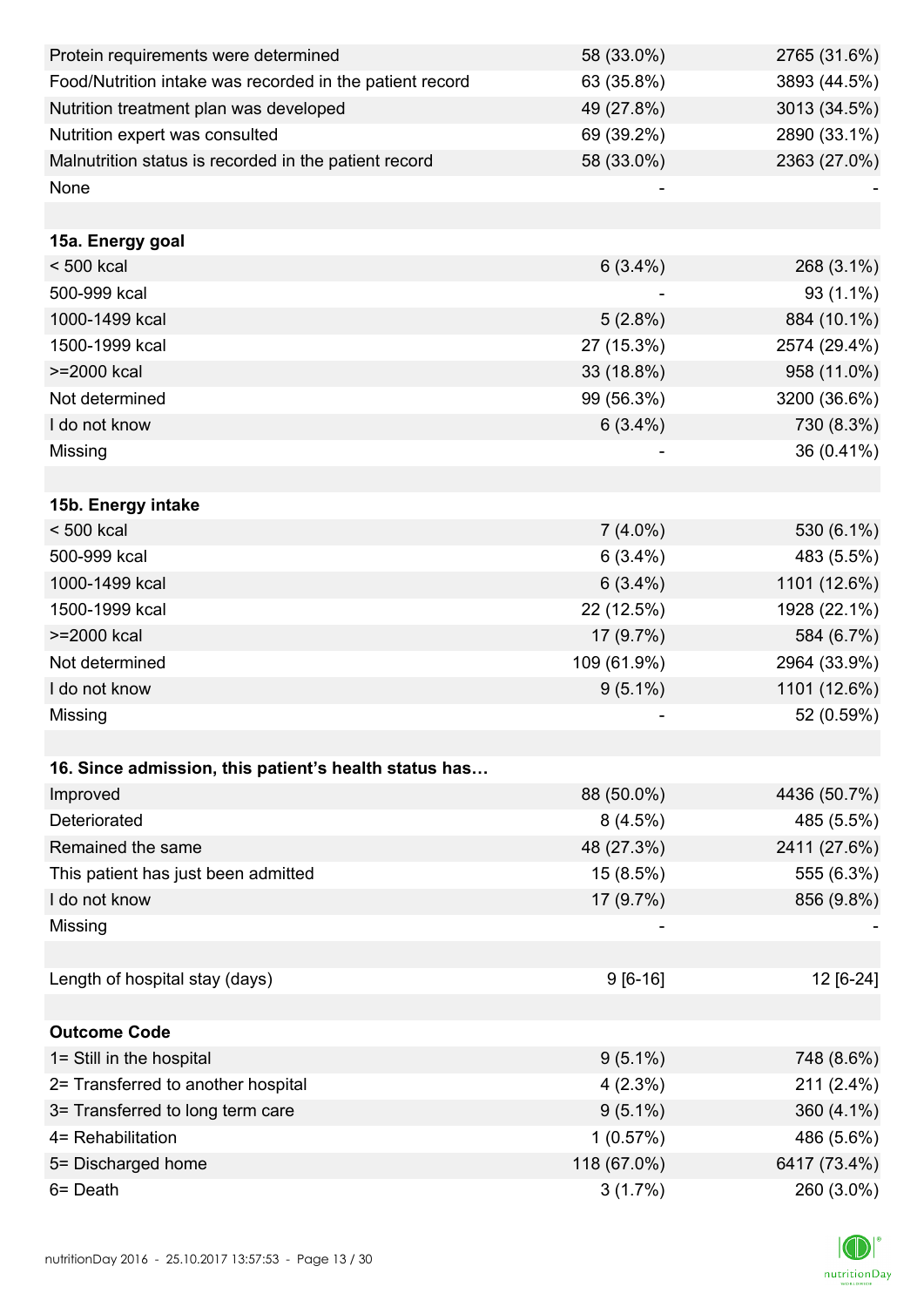| $7 =$ Others                         |            | 173 (2.0%)   |
|--------------------------------------|------------|--------------|
| Missing                              | 32 (18.2%) | 88 (1.0%)    |
|                                      |            |              |
| <b>Readmitted since ND</b>           |            |              |
| $1 = No$                             | 98 (72.6%) | 6055 (78.3%) |
| 2= Yes, same hospital planned        | 13 (9.6%)  | 457 (5.9%)   |
| 3= Yes, same hospital unplanned      | $3(2.2\%)$ | 454 (5.9%)   |
| 4= Yes, different hospital planned   |            | 44 (0.57%)   |
| 5= Yes, different hospital unplanned | -          | 44 (0.57%)   |
| 6= Unknown                           | $3(2.2\%)$ | 299 (3.9%)   |
| Missing                              | 18 (13.3%) | 386 (5.0%)   |

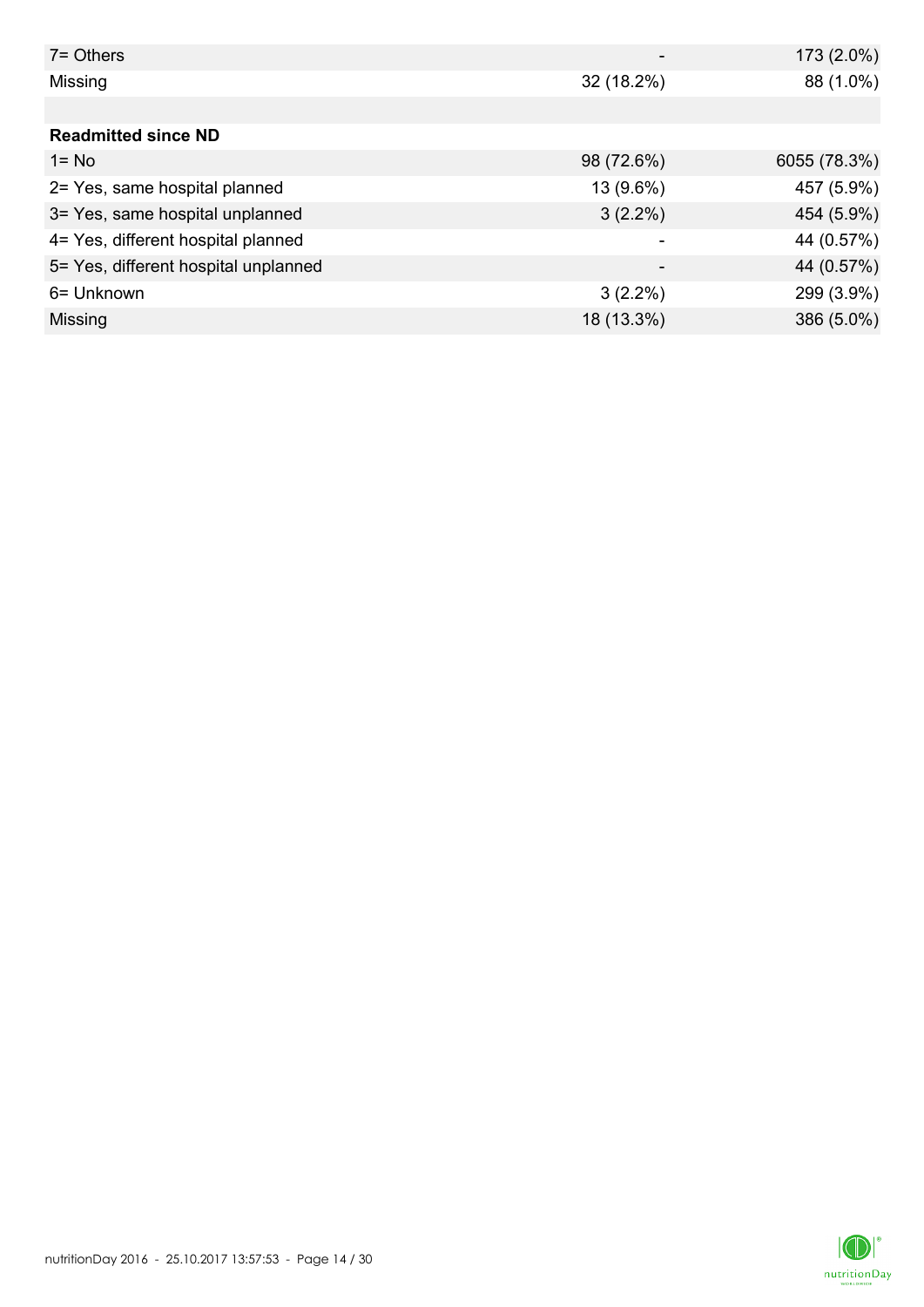|                                                                                   | <b>YOUR RESULTS</b> | <b>REFERENCE RESULTS</b> |
|-----------------------------------------------------------------------------------|---------------------|--------------------------|
|                                                                                   |                     |                          |
| 1. What are your typical dietary habits?                                          |                     |                          |
| No special dietary habits                                                         | 136 (77.3%)         | 5885 (69.8%)             |
| I am vegetarian                                                                   | $2(1.1\%)$          | 142 (1.7%)               |
| I adhee to a vegan diet                                                           |                     | 50 (0.59%)               |
| I eat gluten-free diet                                                            | 4(2.3%)             | 73 (0.87%)               |
| I avoid added sugars                                                              | 8(4.5%)             | 1290 (15.3%)             |
| I avoid carbohydrates                                                             | 19 (10.8%)          | 477 (5.7%)               |
| I eat a low fat-diet                                                              | $9(5.1\%)$          | 972 (11.5%)              |
| I am lactose intolerant                                                           | $2(1.1\%)$          | 328 (3.9%)               |
| Other special diet due to intolerances/allergies                                  | 3(1.7%)             | 171 (2.0%)               |
| Other                                                                             | $9(5.1\%)$          | 603 (7.2%)               |
| No answer given                                                                   |                     | 162 (1.9%)               |
|                                                                                   |                     |                          |
| 2. Where did you live before your current hospital admission?                     |                     |                          |
| At home                                                                           | 162 (92.0%)         | 7497 (89.0%)             |
| In a nursing home or other live-in facility                                       | $4(2.3\%)$          | 287 (3.4%)               |
| I was transferred from another hospital                                           | $4(2.3\%)$          | 418 (5.0%)               |
| Other                                                                             | $6(3.4\%)$          | 139 (1.6%)               |
| Missing                                                                           |                     | 87 (1.0%)                |
| 3. In general, are you able to walk?                                              |                     |                          |
| Yes                                                                               | 135 (76.7%)         | 5392 (64.0%)             |
| Yes, with someone's help                                                          | $11(6.3\%)$         | 899 (10.7%)              |
| Yes, independently using a cane, walker, or crutches                              | 17 (9.7%)           | 1107 (13.1%)             |
| No, I have a wheelchair                                                           | $2(1.1\%)$          | 355 (4.2%)               |
| No, I am bedridden                                                                | 11 (6.3%)           | 548 (6.5%)               |
| Missing                                                                           |                     | 127 (1.5%)               |
|                                                                                   |                     |                          |
| 4. In general, how would you say your health is?                                  |                     |                          |
| Very good                                                                         | 13 (7.4%)           | 615 (7.3%)               |
| Good                                                                              | 60 (34.1%)          | 3078 (36.5%)             |
| Fair                                                                              | 61 (34.7%)          | 3196 (37.9%)             |
| Poor                                                                              | 34 (19.3%)          | 1144 (13.6%)             |
| Very poor                                                                         | 8(4.5%)             | 254 (3.0%)               |
| Missing                                                                           |                     | 141 (1.7%)               |
|                                                                                   |                     |                          |
| 5. Over the last 12 months prior to your current hospital admission approximately |                     |                          |
| how many times have you seen a doctor?                                            | $5[3-10]$           | 4 [2-10]                 |

| $\ldots$ now many unics nave you seem a doctor:                                      | <u>JIJ-IVI</u> | $T12 - T1$ |
|--------------------------------------------------------------------------------------|----------------|------------|
| how many times have you been admitted to the<br>hospital (Emergency room, any ward)? | $1$ [0-2]      | $1$ [0-2]  |
| how many nights in total have you spent in hospital?                                 | $6$ [0-14]     | $5$ [0-15] |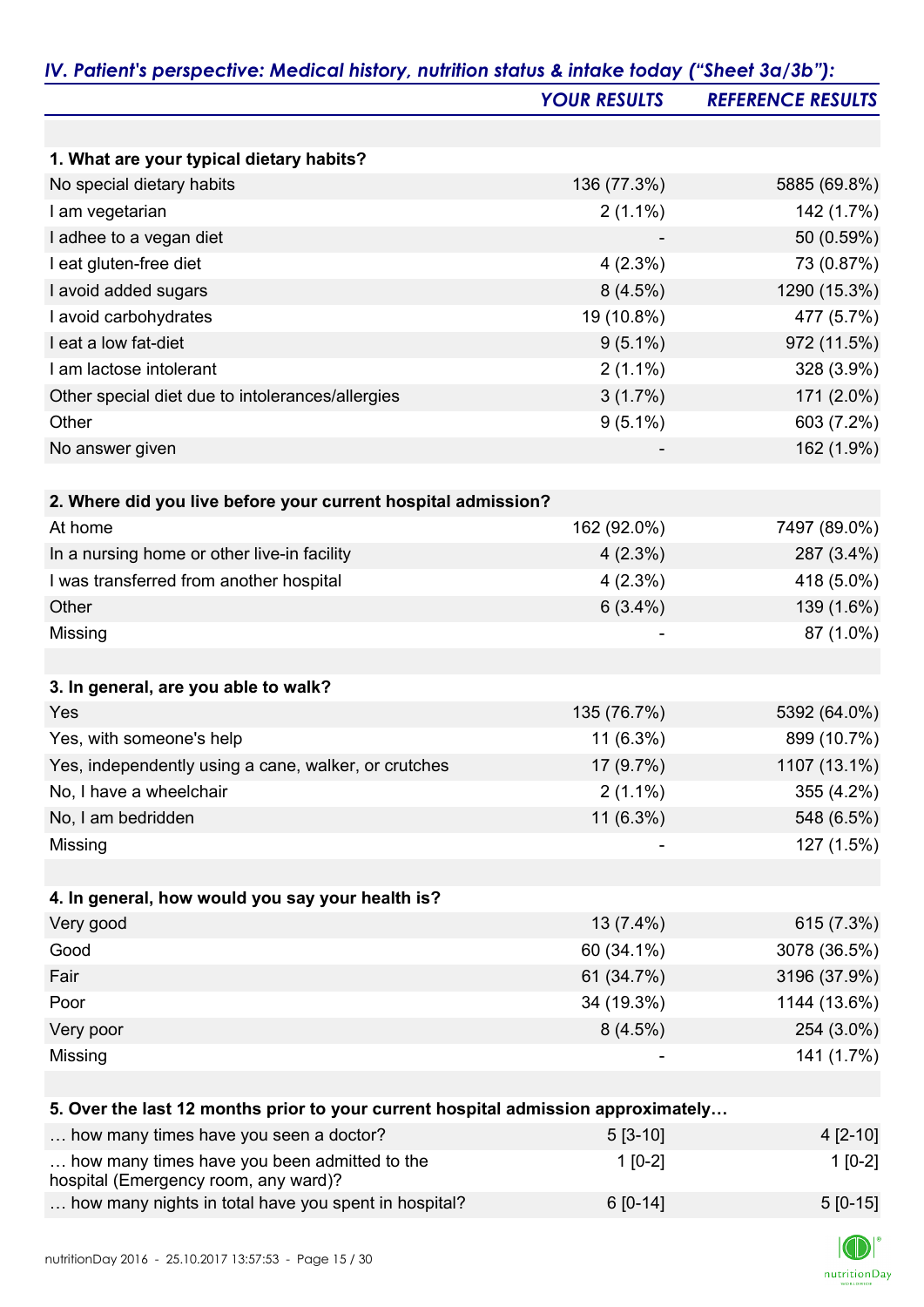| 6. How many different medications do you take routinely each day (prior to hospitalisation)? |             |              |
|----------------------------------------------------------------------------------------------|-------------|--------------|
| $1 - 2$                                                                                      | 35 (19.9%)  | 1638 (19.4%) |
| $3-5$                                                                                        | 41 (23.3%)  | 2272 (27.0%) |
| More than 5                                                                                  | 61 (34.7%)  | 2608 (30.9%) |
| None                                                                                         | 38 (21.6%)  | 1375 (16.3%) |
| I do not know                                                                                | 1(0.57%)    | 429 (5.1%)   |
| Missing                                                                                      |             | 106 (1.3%)   |
|                                                                                              |             |              |
| 7. Do you have health insurance?                                                             |             |              |
| Yes, private insurance only                                                                  | $4(2.3\%)$  | 1250 (14.8%) |
| Yes, public insurance only                                                                   | 159 (90.3%) | 4213 (50.0%) |
| Yes, both                                                                                    | $9(5.1\%)$  | 1101 (13.1%) |
| None                                                                                         | 1(0.57%)    | 1114 (13.2%) |
| I prefer not to answer                                                                       | $2(1.1\%)$  | 483 (5.7%)   |
| Missing                                                                                      | 1(0.57%)    | 267 (3.2%)   |
|                                                                                              |             |              |
| 8. What was your weight 5 years ago?                                                         | 75 [65-90]  | 70 [60-83]   |
| I do not know                                                                                | 21 (11.9%)  | 2268 (26.9%) |
|                                                                                              |             |              |
| 9a. Have you lost weight within the last 3 months?                                           |             |              |
| Yes, intentionally                                                                           | 12 (6.8%)   | 795 (9.4%)   |
| Yes, unintentionally                                                                         | 76 (43.2%)  | 3179 (37.7%) |
| No, my weight stayed the same                                                                | 64 (36.4%)  | 2488 (29.5%) |
| No, I gained weight                                                                          | 12 (6.8%)   | 911 (10.8%)  |
| I do not know                                                                                | 12 (6.8%)   | 856 (10.2%)  |
| Missing                                                                                      |             | 199 (2.4%)   |
|                                                                                              |             |              |
| 9b. If yes, how many kg did you lose?                                                        | $6[4-12]$   | $6[3-10]$    |
| I do not know                                                                                | 4(4.5%)     | 672 (16.9%)  |
|                                                                                              |             |              |
| 10. Did you know about your hospitalisation two days                                         | 96 (55.5%)  | 3142 (39.1%) |
| before admission? (Yes)                                                                      |             |              |
|                                                                                              |             |              |
| 11. Please indicate if you                                                                   |             |              |
| were weighed at admission                                                                    | 124 (70.5%) | 4710 (56.2%) |
| were informed about your nutrition status                                                    | 101 (57.7%) | 2651 (32.0%) |
| were informed about nutrition care options                                                   | 83 (47.4%)  | 2341 (28.3%) |
| received special nutrition care                                                              | 81 (46.3%)  | 2232 (27.0%) |
|                                                                                              |             |              |
| 12. How well have you eaten in the week before you were admitted to the hospital?            |             |              |
| More than normal                                                                             | $11(6.3\%)$ | 366 (4.4%)   |
| Normal                                                                                       | 113 (64.2%) | 5184 (62.0%) |
| About 3/4 of normal                                                                          | 14 (8.0%)   | 801 (9.6%)   |

About half of normal 18 (10.2%) 1028 (12.3%)

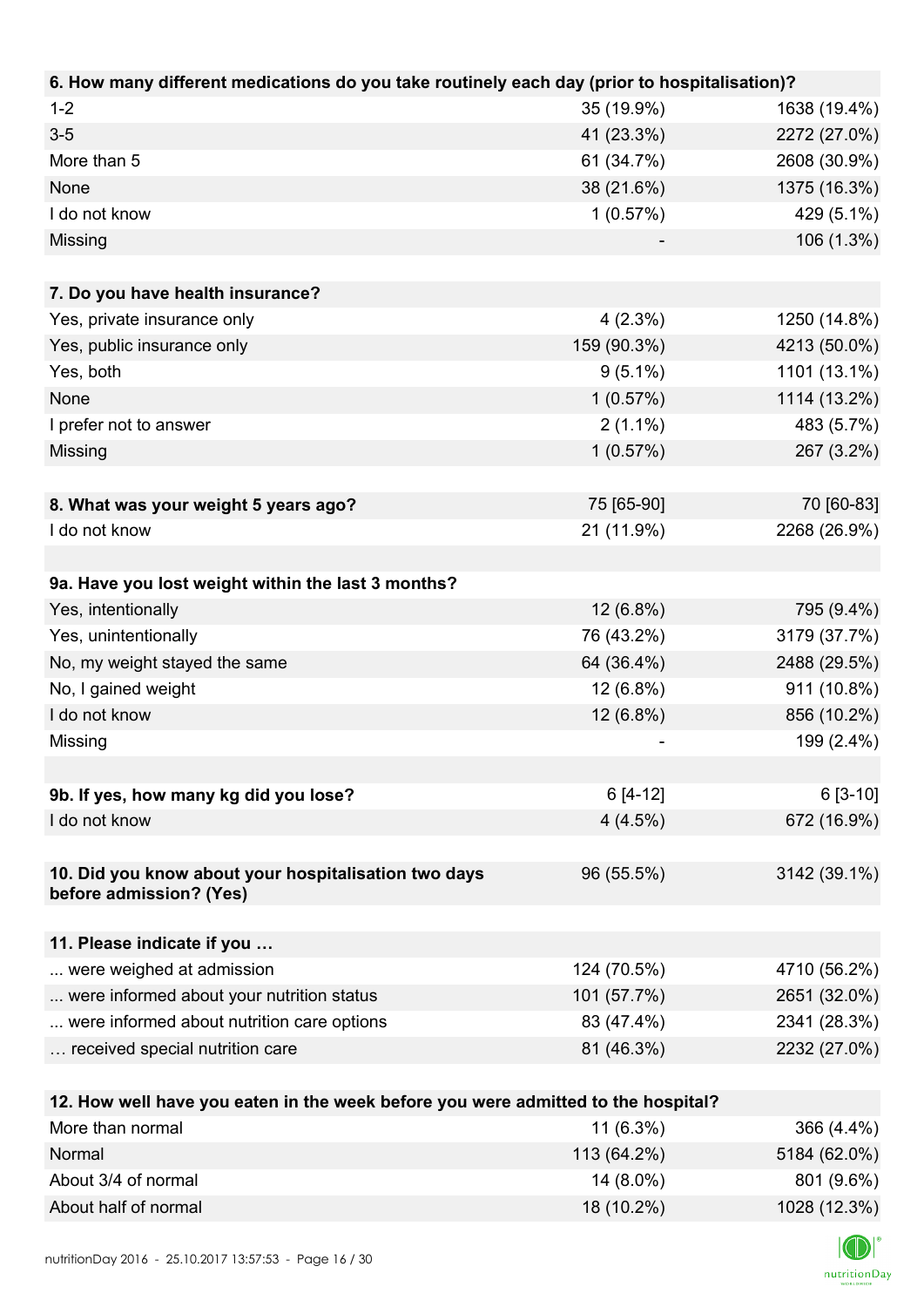| About a quarter to nearly nothing                                              | 20 (11.4%)  | 750 (9.0%)   |
|--------------------------------------------------------------------------------|-------------|--------------|
| I do not know                                                                  |             | 82 (0.98%)   |
| Missing                                                                        |             | 157 (1.9%)   |
|                                                                                |             |              |
| 13. In general, how satisfied are you with the food at the hospital?           |             |              |
| Very satisfied                                                                 | 33 (18.8%)  | 2303 (27.5%) |
| Somewhat satisfied                                                             | 73 (41.5%)  | 2525 (30.2%) |
| <b>Neutral</b>                                                                 | 33 (18.8%)  | 1669 (19.9%) |
| <b>Dissatisfied</b>                                                            | 10(5.7%)    | 652 (7.8%)   |
| Very dissatisfied                                                              | 3(1.7%)     | 252 (3.0%)   |
| I do not know                                                                  | 23 (13.1%)  | 712 (8.5%)   |
| Missing                                                                        | 1(0.57%)    | 255 (3.0%)   |
|                                                                                |             |              |
| 14. Did you get any help with eating TODAY?                                    |             |              |
| Yes, from family or friends                                                    | $2(1.1\%)$  | 910 (10.9%)  |
| Yes, from hospital staff                                                       | 8(4.5%)     | 544 (6.5%)   |
| <b>No</b>                                                                      | 163 (92.6%) | 6450 (77.1%) |
| I do not know                                                                  |             | 107 (1.3%)   |
| Missing                                                                        | 3(1.7%)     | 357 (4.3%)   |
|                                                                                |             |              |
| 15. Were you able to eat without interruption TODAY?<br>(Yes)                  | 138 (79.8%) | 5869 (74.5%) |
|                                                                                |             |              |
| 16a. Please indicate how much hospital food you ate for lunch or dinner TODAY: |             |              |
| About all                                                                      | 85 (48.3%)  | 4051 (48.4%) |
| 1/2                                                                            | 39 (22.2%)  | 1966 (23.5%) |
| 1/4                                                                            | 18 (10.2%)  | 1005 (12.0%) |
| Nothing                                                                        | 30 (17.0%)  | 975 (11.7%)  |
| Missing                                                                        | 4(2.3%)     | 371 (4.4%)   |
|                                                                                |             |              |
| 16b. The portion size of the meal I ordered TODAY was                          |             |              |
| Standard                                                                       | 105 (59.7%) | 5388 (64.4%) |
| Smaller                                                                        | 13 (7.4%)   | 778 (9.3%)   |
| Larger                                                                         | 16 (9.1%)   | 328 (3.9%)   |
| I do not know                                                                  | 27 (15.3%)  | 848 (10.1%)  |
| Missing                                                                        | 15 (8.5%)   | 1026 (12.3%) |
|                                                                                |             |              |
| 17. If you did not eat everything of your meal, please tell us why:            |             |              |
| I did not like the type of food offered                                        | $4(4.6\%)$  | 570 (14.4%)  |
| I did not like the smell/taste of the food                                     | 11 (12.6%)  | 443 (11.2%)  |
| The food did not fit my cultural/religious preferences                         |             | 47 (1.2%)    |
| The food was too hot                                                           | 2(2.3%)     | 14 (0.35%)   |
| The food was too cold                                                          | 2(2.3%)     | 86 (2.2%)    |
| Due to food allergy/intolerance                                                | $1(1.1\%)$  | 25 (0.63%)   |
| I was not hungry at that time                                                  | 15 (17.2%)  | 672 (17.0%)  |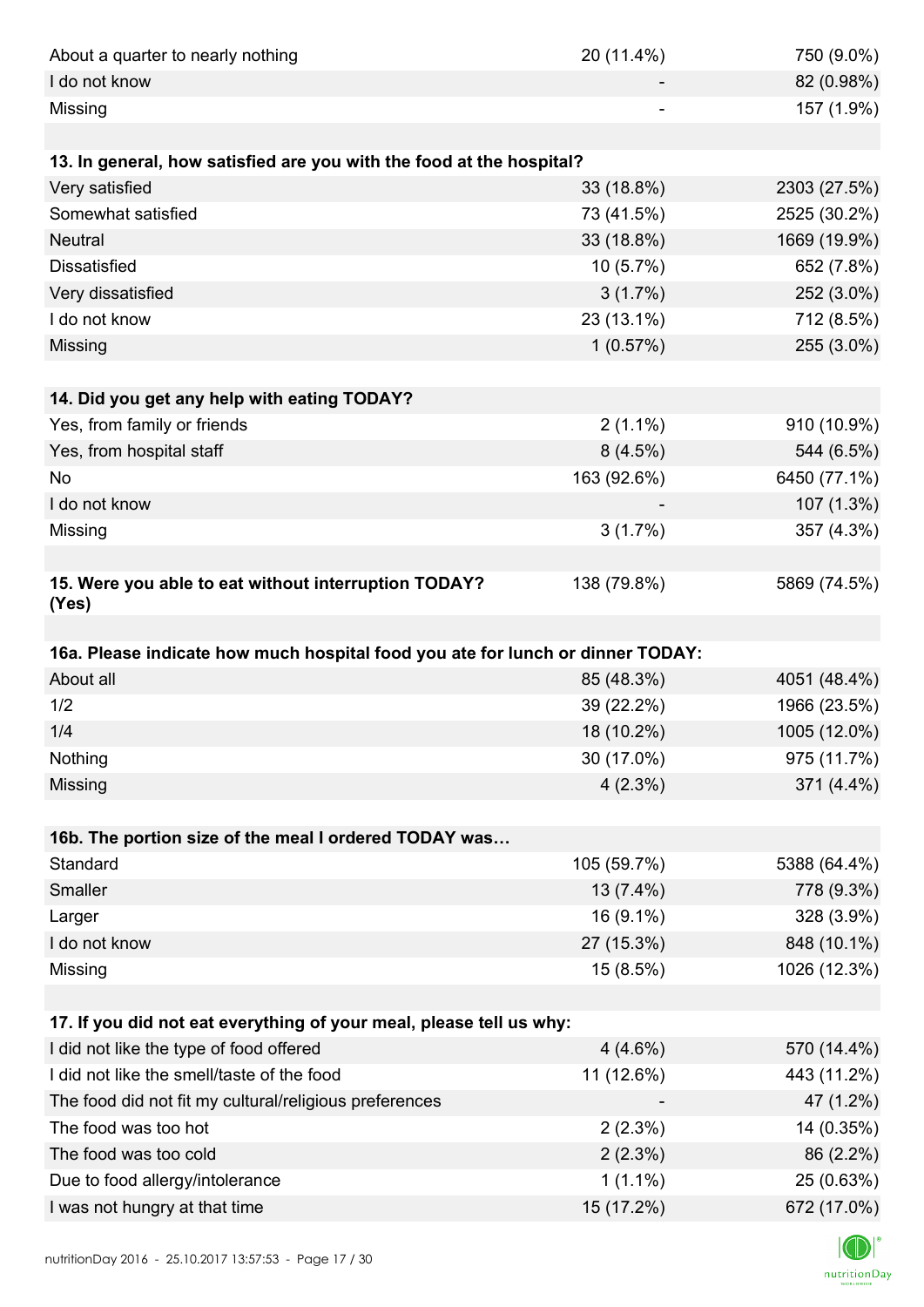| I do not have my usual appetite                                                      | 22 (25.3%)  | 1114 (28.2%) |
|--------------------------------------------------------------------------------------|-------------|--------------|
| I have problems chewing/swallowing                                                   | $8(9.2\%)$  | 225 (5.7%)   |
| I normally eat less than what was served                                             | $8(9.2\%)$  | 428 (10.8%)  |
| I had nausea/vomiting                                                                | 5(5.7%)     | 327 (8.3%)   |
| I was too tired                                                                      | $6(6.9\%)$  | 219 (5.5%)   |
| I cannot eat without help                                                            |             | 68 (1.7%)    |
| I was not allowed to eat                                                             | 15 (17.2%)  | 449 (11.4%)  |
| I had an exam, surgery, or test and missed my meal                                   | 5(5.7%)     | 234 (5.9%)   |
| I did not get requested food                                                         |             | 53 (1.3%)    |
| No answer given                                                                      | $2(2.3\%)$  | 481 (12.2%)  |
|                                                                                      |             |              |
| 18. Enter the number of glasses/cups of the drinks you consumed in the last 24 hours |             |              |
| Water                                                                                | $3[2-5]$    | $3[2-5]$     |
| Tea                                                                                  | $4[3-5]$    | $1[0-2]$     |
| Coffee                                                                               | $1[1-1]$    | $1[0-2]$     |
| <b>Milk</b>                                                                          | $1[1-1]$    | $1[0-1]$     |
| Fruit juice                                                                          | $2[1-2]$    | $1[0-2]$     |
| Soft drinks                                                                          | $2[0-2]$    | $0[0-1]$     |
| Nutrition drink                                                                      | $1[1-2]$    | $0[0-1]$     |
| Other                                                                                | $0 [0-1]$   | $0 [0-1]$    |
|                                                                                      |             |              |
| 19a. Did you eat any food apart from hospital food<br><b>TODAY?</b>                  | 34 (20.2%)  | 2048 (26.7%) |
| 19b. If yes, what did you eat?                                                       |             |              |
| Sweet snacks                                                                         | 10 (29.4%)  | 501 (24.5%)  |
| Salty snacks                                                                         | 7(20.6%)    | 273 (13.3%)  |
| Homemade food                                                                        | $3(8.8\%)$  | 302 (14.7%)  |
| Fruits                                                                               | 15 (44.1%)  | 724 (35.4%)  |
| Dairy products                                                                       | 7(20.6%)    | 212 (10.4%)  |
| Food delivered/restaurant                                                            | $2(5.9\%)$  | 84 (4.1%)    |
| Sandwich                                                                             | $1(2.9\%)$  | 139 (6.8%)   |
| Other                                                                                | $1(2.9\%)$  | 400 (19.5%)  |
|                                                                                      |             |              |
| 20. How has your food intake changed since your hospital admission?                  |             |              |
| Increased                                                                            | 31 (17.6%)  | 1138 (13.6%) |
| Decreased                                                                            | 27 (15.3%)  | 2694 (32.2%) |
| Stayed the same                                                                      | 109 (61.9%) | 3504 (41.9%) |
| I do not know                                                                        | 8(4.5%)     | 582 (7.0%)   |
| Missing                                                                              | 1(0.57%)    | 450 (5.4%)   |
|                                                                                      |             |              |
| 21. TODAY I feel                                                                     |             |              |
| Stronger than at admission                                                           | 61 (34.7%)  | 3635 (43.4%) |
| Weaker than at admission                                                             | 51 (29.0%)  | 1458 (17.4%) |
| Same as at admission                                                                 | 56 (31.8%)  | 2363 (28.2%) |
|                                                                                      |             |              |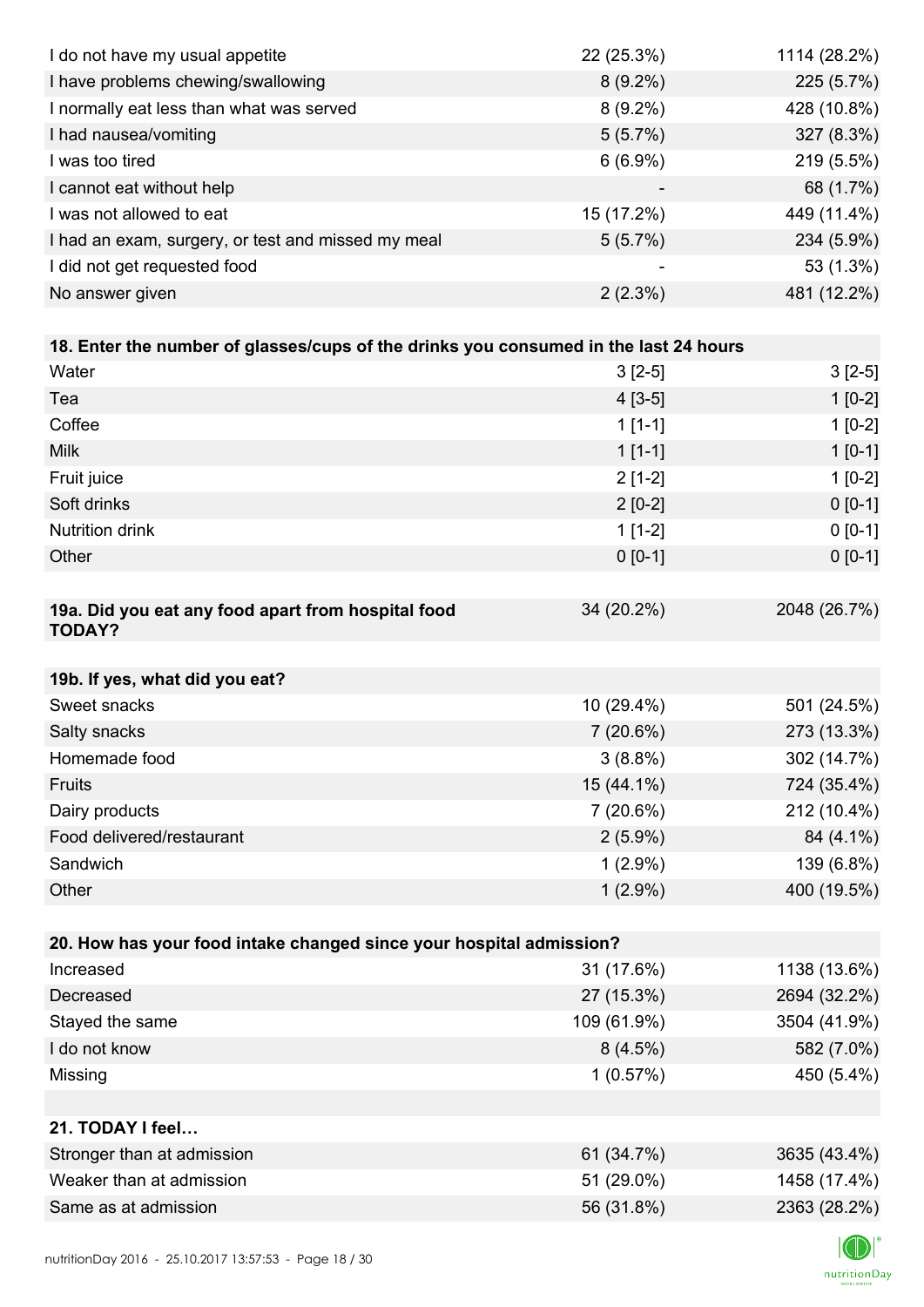| I was admitted today                                 | $4(2.3\%)$  | 236 (2.8%)   |
|------------------------------------------------------|-------------|--------------|
| I do not know                                        | 3(1.7%)     | 454 (5.4%)   |
| Missing                                              | 1(0.57%)    | 222 (2.7%)   |
|                                                      |             |              |
| 22. Can you walk without assistance TODAY?           |             |              |
| Yes                                                  | 146 (83.0%) | 4925 (58.9%) |
| No, only with assistance                             | 14 (8.0%)   | 2067 (24.7%) |
| No, I stay in bed                                    | $12(6.8\%)$ | 929 (11.1%)  |
| Missing                                              | $4(2.3\%)$  | 447 (5.3%)   |
|                                                      |             |              |
| 23. Did anyone help you complete this questionnaire? | 117 (69.6%) | 5634 (69.0%) |

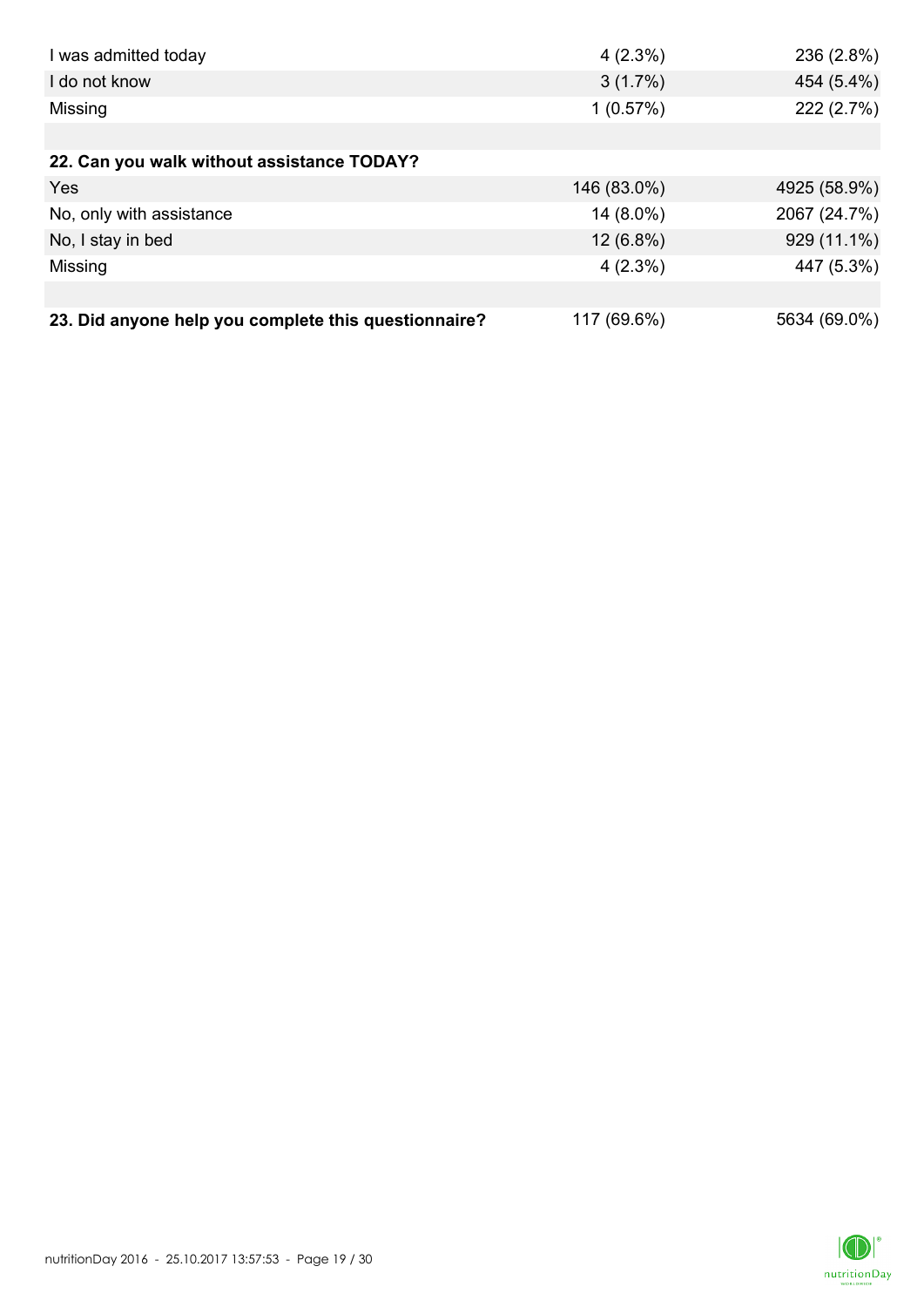|                                                                           | <b>YOUR RESULTS</b> | <b>REFERENCE RESULTS</b> |
|---------------------------------------------------------------------------|---------------------|--------------------------|
| Number of units with cancer patients:                                     | 3                   | 113                      |
| <b>Computerized system in hospital:</b>                                   | 3 units (100%) YES  | 109 units (96%) YES      |
|                                                                           |                     |                          |
| Nutritional treatment of cancer patients is part of<br>overall care plan  | 3 units (100%) YES  | 95 units (84%) YES       |
| Nutritional treatment is considered                                       |                     |                          |
| Routinely                                                                 | $3(100\%)$          | 56 (49.6%)               |
| When patient asks                                                         |                     | 29 (25.7%)               |
| When body weight loss > 10%                                               | $1(33,3\%)$         | 39 (34.5%)               |
|                                                                           |                     |                          |
| During palliative phase<br>Other                                          |                     | 33 (29.2%)               |
|                                                                           |                     | $6(5.31\%)$              |
| Missing                                                                   |                     | 17 (15.0%)               |
| Nutritional treatment is not part of the<br>comprehensive approach due to |                     |                          |
| Lack of evidence                                                          |                     | 7(6.19%)                 |
| No knowledge of the field                                                 |                     | 7(6.19%)                 |
| No reimbursement                                                          |                     | 7(6.19%)                 |
| It feeds the tumour                                                       |                     | 1(0.88%)                 |
| Other                                                                     |                     | 4(3.54%)                 |
|                                                                           |                     |                          |
| Nutritional therapy used for cancer patients                              |                     |                          |
| Nutrition according to nutrition plan                                     | $3(100\%)$          | 64 (56.6%)               |
| Calculation of energy needs                                               | $3(100\%)$          | 82 (72.6%)               |
| Monitoring patients intake and use of oral<br>supplements                 | $3(100\%)$          | 99 (87.6%)               |
| None                                                                      |                     | 4(3.54%)                 |
| Other                                                                     |                     | 5(4.42%)                 |
| Missing                                                                   |                     | 2(1.77%)                 |
| Nutritional therapy is not used due to                                    |                     |                          |
| Lack of evidence                                                          |                     |                          |
|                                                                           |                     | 2(1.77%)                 |
| Lack of experience                                                        |                     | 6(5.31%)                 |
| No reimbursement                                                          |                     | 3(2.65%)                 |
| Lack of dietitians                                                        |                     | 8(7.08%)                 |
| Lack of other experts                                                     |                     | 3(2.65%)                 |
| Other                                                                     |                     | 1(0.88%)                 |
| Missing                                                                   |                     |                          |

#### **Assessment of parameters in cancer patients & methods used:**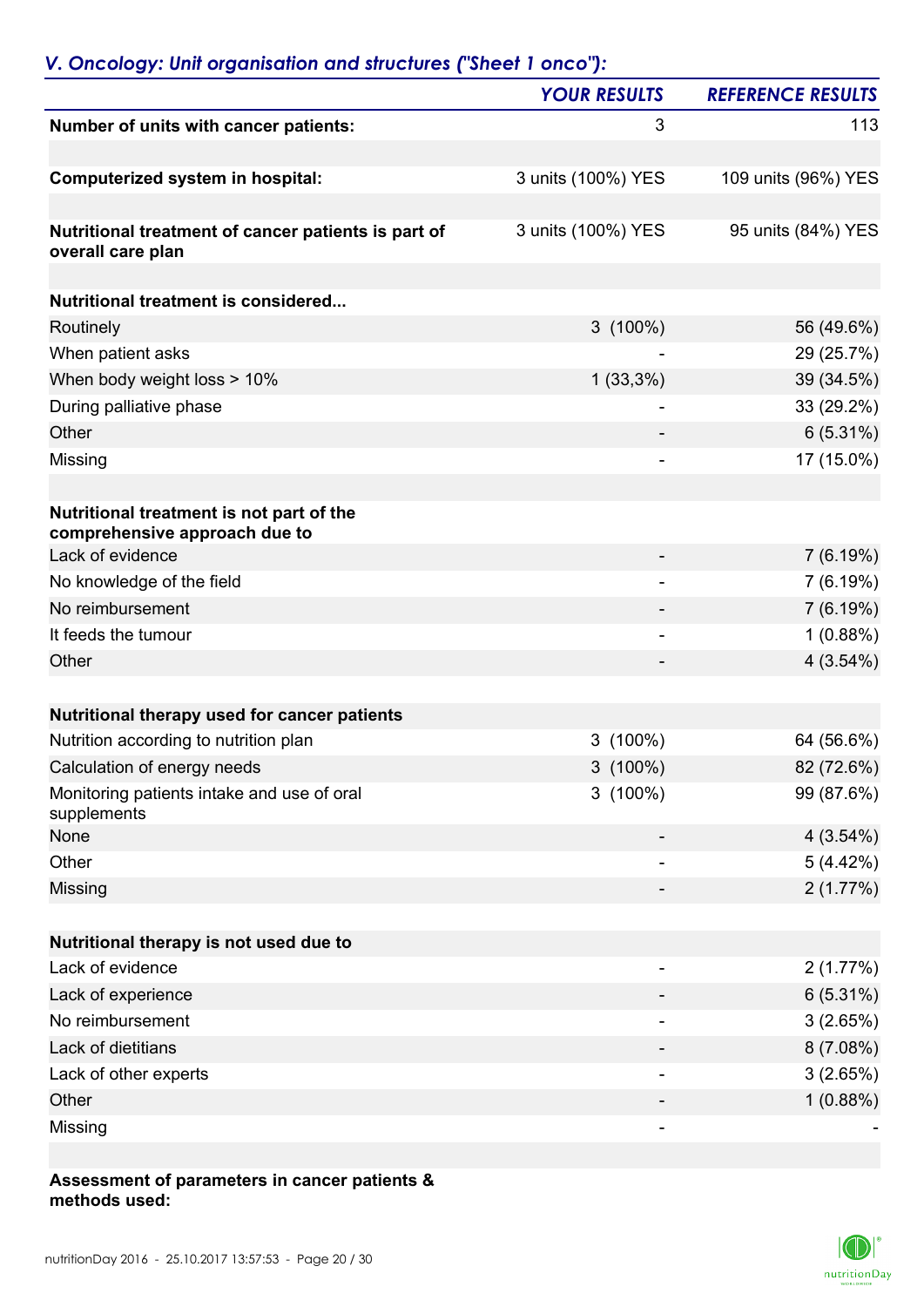| Anthropometry/Body composition: |                              |            |
|---------------------------------|------------------------------|------------|
| <b>Body weight</b>              |                              |            |
| Regularly                       | $3(100\%)$                   | 75 (66.4%) |
| At chemotherapy                 |                              | 12 (10.6%) |
| When necessary                  |                              | 23 (20.4%) |
| <b>Never</b>                    |                              | 1(0.88%)   |
| Unknown                         | $\overline{\phantom{a}}$     | 1(0.88%)   |
| Missing                         |                              | 1(0.88%)   |
| Anthropometrics (circumference) |                              |            |
| Regularly                       | $3(100\%)$                   | 12 (10.6%) |
| At chemotherapy                 |                              | 1(0.88%)   |
| When necessary                  | ÷                            | 40 (35.4%) |
| <b>Never</b>                    |                              | 53 (46.9%) |
| Unknown                         | $\qquad \qquad \blacksquare$ | 1(0.88%)   |
| Missing                         |                              | 6(5.31%)   |
| <b>BIA</b>                      |                              |            |
| Regularly                       | $\overline{\phantom{0}}$     | 5(4.42%)   |
| At chemotherapy                 |                              |            |
| When necessary                  | 2(66,7%)                     | 23 (20.4%) |
| <b>Never</b>                    |                              | 77 (68.1%) |
| Unknown                         | $1(33,3\%)$                  | 3(2.65%)   |
| Missing                         |                              | 5(4.42%)   |
| <b>CT SCAN</b>                  |                              |            |
| Regularly                       |                              | 6(5.31%)   |
| At chemotherapy                 |                              | 1(0.88%)   |
| When necessary                  | $1(33,3\%)$                  | 29 (25.7%) |
| Never                           | $1(33,3\%)$                  | 70 (61.9%) |
| Unknown                         | $1(33,3\%)$                  | 3(2.65%)   |
| Missing                         |                              | 4(3.54%)   |
|                                 |                              |            |
| <b>DEXA</b>                     |                              |            |
| Regularly                       |                              | 2(1.77%)   |
| At chemotherapy                 |                              |            |
| When necessary                  | $1(33,3\%)$                  | 15 (13.3%) |
| <b>Never</b>                    | $1(33,3\%)$                  | 83 (73.5%) |
| Unknown                         | $1(33,3\%)$                  | 8(7.08%)   |
| Missing                         |                              | 5(4.42%)   |
|                                 |                              |            |
| Other (body composition)        |                              |            |
| Regularly                       |                              | 1(0.88%)   |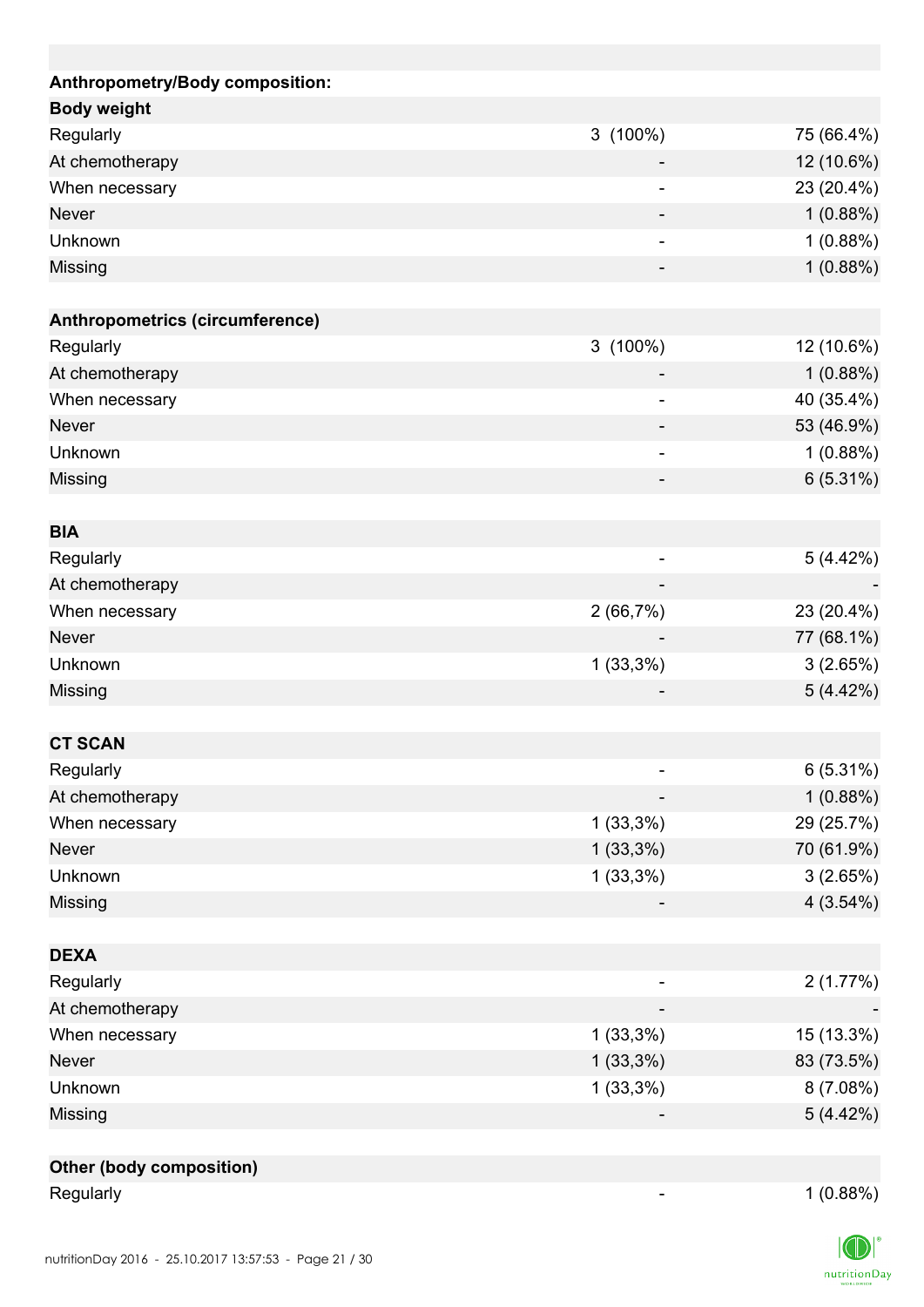| At chemotherapy                      |                              |             |
|--------------------------------------|------------------------------|-------------|
| When necessary                       |                              | 16 (14.2%)  |
| <b>Never</b>                         | $1(33,3\%)$                  | 40 (35.4%)  |
| Unknown                              | $1(33,3\%)$                  | 19 (16.8%)  |
| Missing                              | $1(33,3\%)$                  | 37 (32.7%)  |
|                                      |                              |             |
| <b>Body function:</b>                |                              |             |
| Handgrip                             |                              |             |
| Regularly                            | $1(33,3\%)$                  | $6(5.31\%)$ |
| At chemotherapy                      | $1(33,3\%)$                  | 1(0.88%)    |
| When necessary                       |                              | 36 (31.9%)  |
| Never                                |                              | 60 (53.1%)  |
| Unknown                              |                              | 4(3.54%)    |
| Missing                              | $1(33,3\%)$                  | 6(5.31%)    |
|                                      |                              |             |
| 6-minutes walking test               |                              |             |
| Regularly                            |                              | 3(2.65%)    |
| At chemotherapy                      |                              |             |
| When necessary                       | $1(33,3\%)$                  | 32 (28.3%)  |
| Never                                |                              | 66 (58.4%)  |
| Unknown                              | $1(33,3\%)$                  | 5(4.42%)    |
| Missing                              | $1(33,3\%)$                  | 7(6.19%)    |
|                                      |                              |             |
| <b>Other (body function)</b>         |                              |             |
| Regularly                            |                              | 4(3.54%)    |
| At chemotherapy                      | $\qquad \qquad \blacksquare$ |             |
| When necessary                       | $1(33,3\%)$                  | 22 (19.5%)  |
| Never                                |                              | 45 (39.8%)  |
| Unknown                              | $1(33,3\%)$                  | 15 (13.3%)  |
| Missing                              | $1(33,3\%)$                  | 27 (23.9%)  |
|                                      |                              |             |
| Nutritional requirements, calculated |                              |             |
| Regularly                            | 2(66,7%)                     | 32 (28.3%)  |
| At chemotherapy                      |                              |             |
| When necessary                       | $1(33,3\%)$                  | 64 (56.6%)  |
| Never                                |                              | 5(4.42%)    |
| Unknown                              |                              |             |
| Missing                              | $\overline{\phantom{a}}$     | 12 (10.6%)  |
|                                      |                              |             |
| <b>Nutritional intake:</b>           |                              |             |
| <b>Every meal</b>                    |                              |             |
| Regularly                            | 2(66,7%)                     | 31 (27.4%)  |
| At chemotherapy                      |                              | 1(0.88%)    |
| When necessary                       | -                            | 49 (43.4%)  |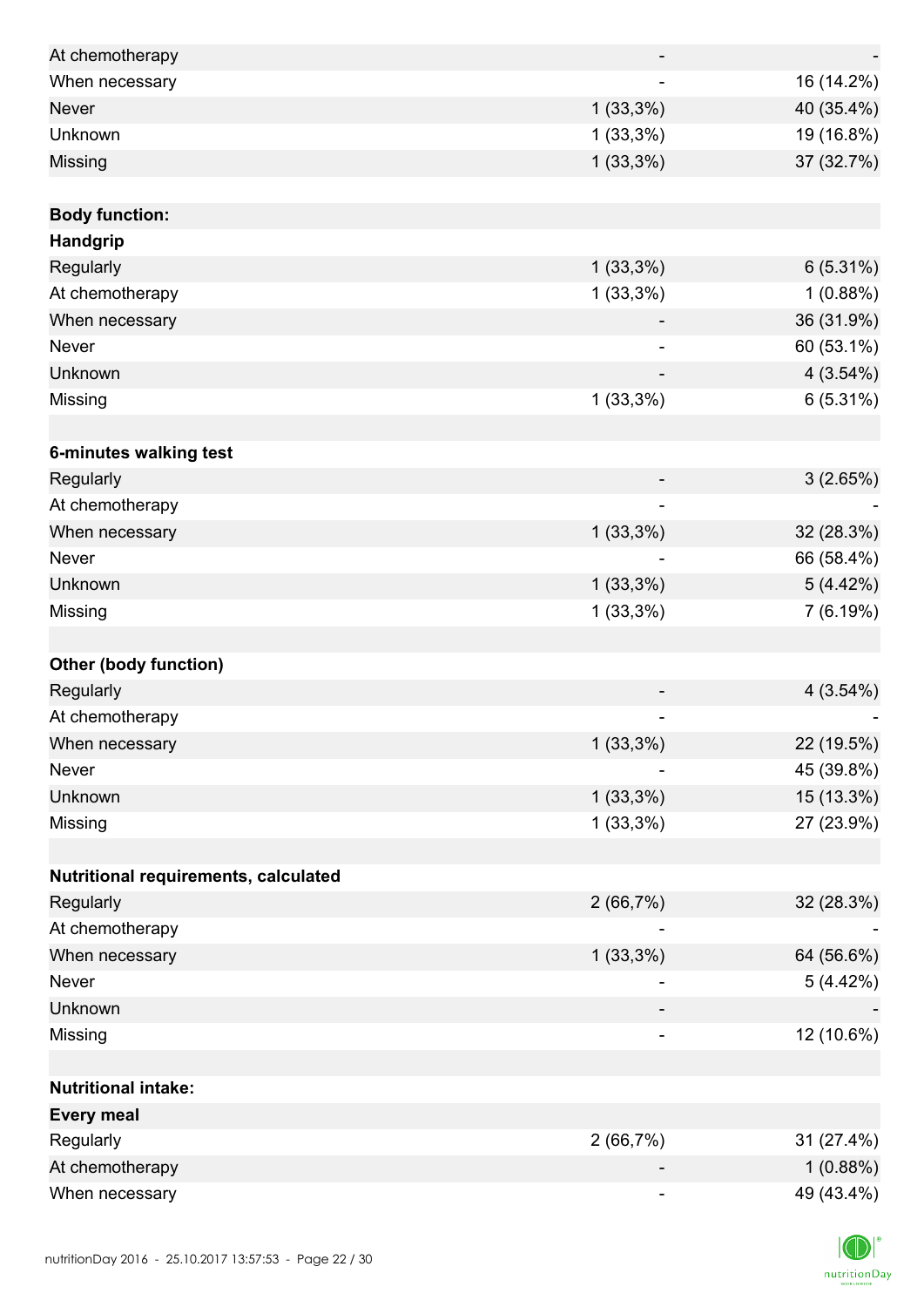| <b>Never</b>                 |                              | 13 (11.5%) |
|------------------------------|------------------------------|------------|
| Unknown                      |                              | 6(5.31%)   |
| Missing                      | $1(33,3\%)$                  | 13 (11.5%) |
|                              |                              |            |
| 1 meal per day               |                              |            |
| Regularly                    | $1(33,3\%)$                  | 12 (10.6%) |
| At chemotherapy              |                              | 1(0.88%)   |
| When necessary               |                              | 34 (30.1%) |
| <b>Never</b>                 |                              | 19 (16.8%) |
| Unknown                      | ۰                            | 9(7.96%)   |
| Missing                      | 2(66,7%)                     | 38 (33.6%) |
|                              |                              |            |
| 2 meals per day              |                              |            |
| Regularly                    | $1(33,3\%)$                  | 12 (10.6%) |
| At chemotherapy              |                              |            |
| When necessary               | $\qquad \qquad \blacksquare$ | 33 (29.2%) |
| <b>Never</b>                 |                              | 20 (17.7%) |
| Unknown                      | -                            | 9(7.96%)   |
| Missing                      | 2(66,7%)                     | 39 (34.5%) |
|                              |                              |            |
| 24h recall                   |                              |            |
| Regularly                    | $1(33,3\%)$                  | 27 (23.9%) |
| At chemotherapy              |                              | 2(1.77%)   |
| When necessary               | $1(33,3\%)$                  | 40 (35.4%) |
| <b>Never</b>                 |                              | 12 (10.6%) |
| Unknown                      | -                            | 7(6.19%)   |
| Missing                      | $1(33,3\%)$                  | 25 (22.1%) |
|                              |                              |            |
| Other (nutritional intake)   |                              |            |
| Regularly                    | ۰                            | 2(1.77%)   |
| At chemotherapy              |                              |            |
| When necessary               |                              | 16 (14.2%) |
| Never                        | $1(33,3\%)$                  | 22 (19.5%) |
| Unknown                      |                              | 17 (15.0%) |
| Missing                      | 2(66,7%)                     | 56 (49.6%) |
|                              |                              |            |
| Questionnaire completed by   |                              |            |
| Dietitian                    | $3(100\%)$                   | 40 (35.4%) |
| <b>Nurse</b>                 |                              | 29 (25.7%) |
| Physician                    |                              | 38 (33.6%) |
| <b>Nutritional scientist</b> |                              | 5(4.42%)   |
| Other                        | $\overline{\phantom{0}}$     |            |
| Missing                      | -                            | 1(0.88%)   |

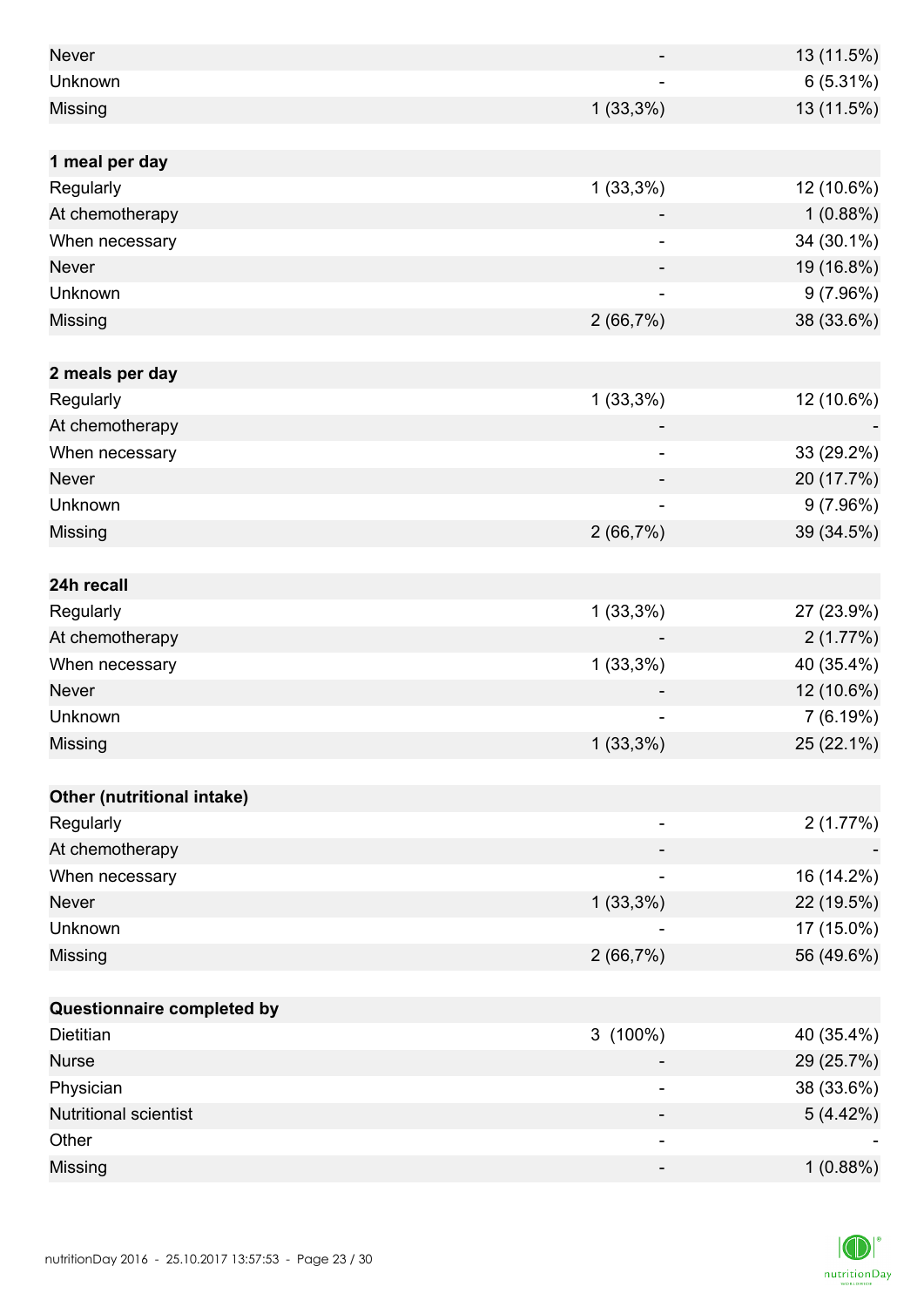|                                             | <b>YOUR RESULTS</b> | <b>REFERENCE RESULTS</b> |
|---------------------------------------------|---------------------|--------------------------|
| Number of patients completing Sheet 2_onco: | 30                  | 959                      |
| Demographic data:                           |                     |                          |
| Age (years)                                 | 64 [23-83]          | 66 [18-96]               |
| Female gender                               | 23 (76,7%)          | 378 (39.4%)              |
| Weight (kg)                                 | $71,1 \pm 15,9$     | $65.1 \pm 16.5$          |
| Height (cm)                                 | $167,6 \pm 8,8$     | $165.9 \pm 9.9$          |
| BMI (kg/m2)                                 | $25,3 \pm 5,4$      | $23.7 \pm 4.7$           |
|                                             |                     |                          |
| <b>Outpatient (o)/Ward (w)</b>              |                     |                          |
| Outpatient(o)                               |                     | 63 (6.57%)               |
| Ward (w)                                    | 30 (100%)           | 892 (93.0%)              |
| Missing                                     |                     | $4(0.42\%)$              |
|                                             |                     |                          |
| <b>Goal of Therapy</b><br>Curative          |                     |                          |
|                                             | 22 (73,3%)          | 554 (57.8%)              |
| Palliative                                  | $6(20,0\%)$         | 343 (35.8%)              |
| Terminal                                    | 2(6,67%)            | 37 (3.86%)               |
| <b>Missing</b>                              |                     | 25 (2.61%)               |
| <b>Reason for admission</b>                 |                     |                          |
| Clinical diagnostics                        | $1(3,33\%)$         | 104 (10.8%)              |
| Therapy                                     | 10 (33,3%)          | 469 (48.9%)              |
| Surgery related                             | $9(30,0\%)$         | 200 (20.9%)              |
| <b>Treatment complications</b>              | $4(13,3\%)$         | 119 (12.4%)              |
| Poor health status                          | $7(23,3\%)$         | 118 (12.3%)              |
| Independent care difficult                  |                     | 6(0.63%)                 |
| Missing                                     |                     |                          |
|                                             |                     |                          |
| <b>Present cancer diagnosis</b>             |                     |                          |
| <b>Breast</b>                               | $4(13,3\%)$         | 51 (5.32%)               |
| Colon, rectum                               |                     | 163 (17.0%)              |
| Prostate                                    | 1(3,33%)            | 29 (3.02%)               |
| Lung                                        |                     | 75 (7.82%)               |
| Skin                                        |                     | 4(0.42%)                 |
| Kidney/bladder                              |                     | 30(3.13%)                |
| Gastric/oesophageal                         | 2(6,67%)            | 144 (15.0%)              |
| Pancreas                                    | 2(6,67%)            | 63 (6.57%)               |
| Lymphoma                                    | $6(20,0\%)$         | 94 (9.80%)               |
| Ears nose throat (ENT)                      |                     | 41 (4.28%)               |
| Leukaemia                                   | $4(13,3\%)$         | 74 (7.72%)               |
| Genital tract                               | $9(30,0\%)$         | 32 (3.34%)               |

## *V. Oncology: Cancer patients - Diagnosis & therapy ("Sheet 2 onco"):*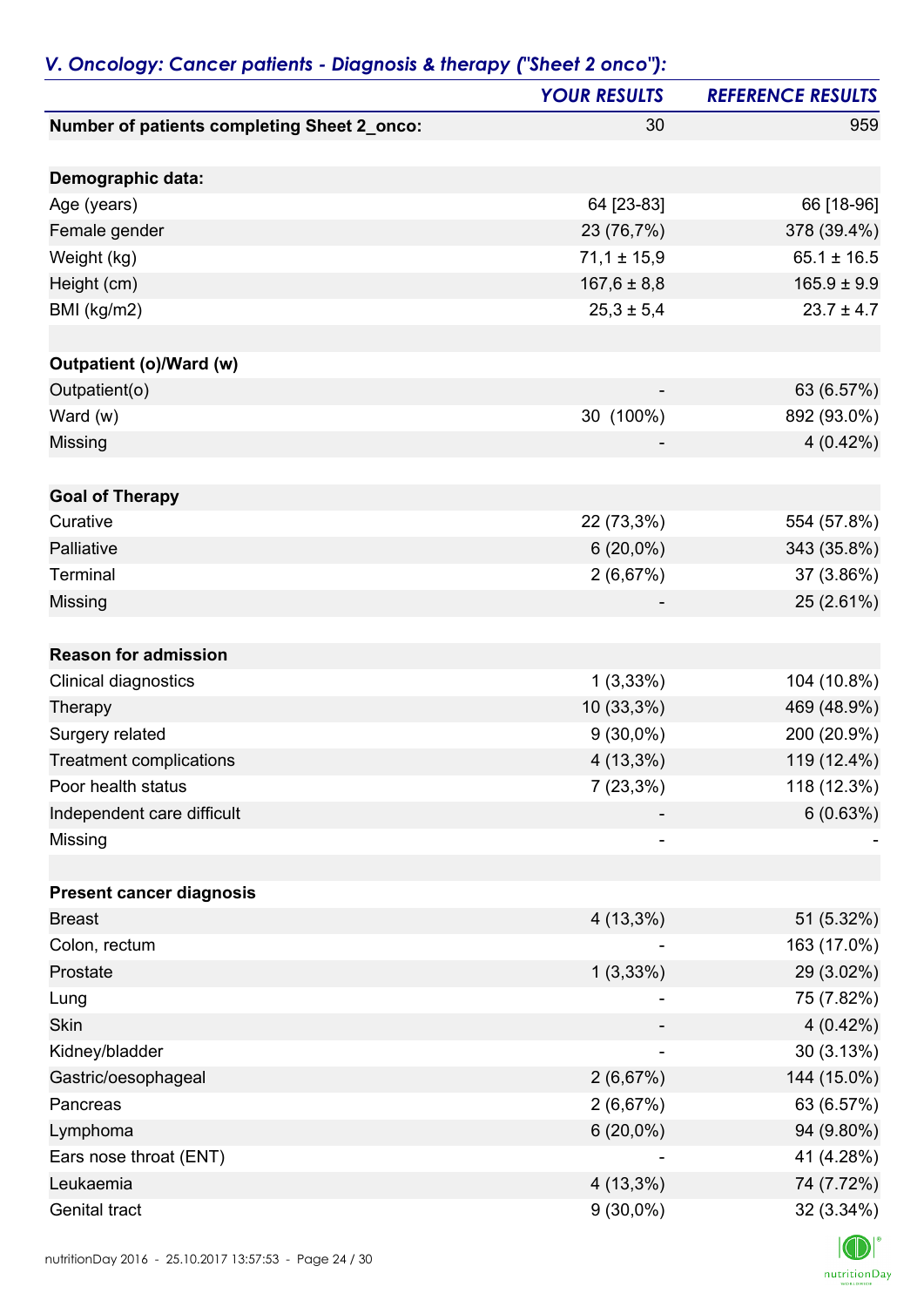| Liver                          | 2(6,67%)    | 103 (10.7%) |
|--------------------------------|-------------|-------------|
| Sarcoma                        | ۰           | 8 (0.83%)   |
| <b>Brain</b>                   |             | 11 (1.15%)  |
| Testicular                     |             |             |
| Other                          |             | 73 (7.61%)  |
| Missing                        |             | 11 (1.15%)  |
|                                |             |             |
| Time since diagnosis           |             |             |
| 0-2 months                     | $4(13,3\%)$ | 344 (35.9%) |
| 3-5 months                     | 12 (40,0%)  | 159 (16.6%) |
| 6-12 months                    | $3(10,0\%)$ | 152 (15.8%) |
| 1-2 years                      | 5(16,7%)    | 118 (12.3%) |
| 2-4 years                      | 2(6,67%)    | 77 (8.03%)  |
| > 4 years                      | 4 (13,3%)   | 87 (9.07%)  |
| Missing                        |             | 19 (1.98%)  |
|                                |             |             |
| <b>Cancer staging</b>          |             |             |
| 0=Carcinoma in situ            |             | 35 (3.65%)  |
| I=Localized                    | $6(20,0\%)$ | 202 (21.1%) |
| II=Early locally advanced      | 5(16,7%)    | 159 (16.6%) |
| III=Late locally advanced      | $4(13,3\%)$ | 168 (17.5%) |
| IV=Metastasised                | 15 (50,0%)  | 287 (29.9%) |
| Missing                        |             | 108 (11.3%) |
|                                |             |             |
| Time since first therapy start |             |             |
| No therapy                     | 1(3,33%)    | 125 (13.0%) |
| Tumour staging/diagnosis       | $1(3,33\%)$ | 63 (6.57%)  |
| 0-2 months                     | $7(23,3\%)$ | 267 (27.8%) |
| 3-5 months                     | 8(26,7%)    | 128 (13.3%) |
| 6-12 months                    | $4(13,3\%)$ | 135 (14.1%) |
| 1-2 years                      | 5(16,7%)    | 90 (9.38%)  |
| 2-4 years                      | 2(6,67%)    | 59 (6.15%)  |
| > 4 years                      | 2(6,67%)    | 98 (10.2%)  |
| Missing                        |             | 16 (1.67%)  |
|                                |             |             |
| <b>Therapy situation</b>       |             |             |
| Diagnosis                      |             | 107 (11.2%) |
| Chemotherapy 1st line          | 8(26,7%)    | 175 (18.2%) |
| Chemotherapy > 1st line        | $7(23,3\%)$ | 142 (14.8%) |
| Radiotherapy                   | 5(16,7%)    | 67 (6.99%)  |
| Target therapy                 | 5(16,7%)    | 30(3.13%)   |
| Hormone therapy                |             | 12 (1.25%)  |
| Palliative                     | 5(16,7%)    | 108 (11.3%) |
| Surgery                        |             | 322 (33.6%) |

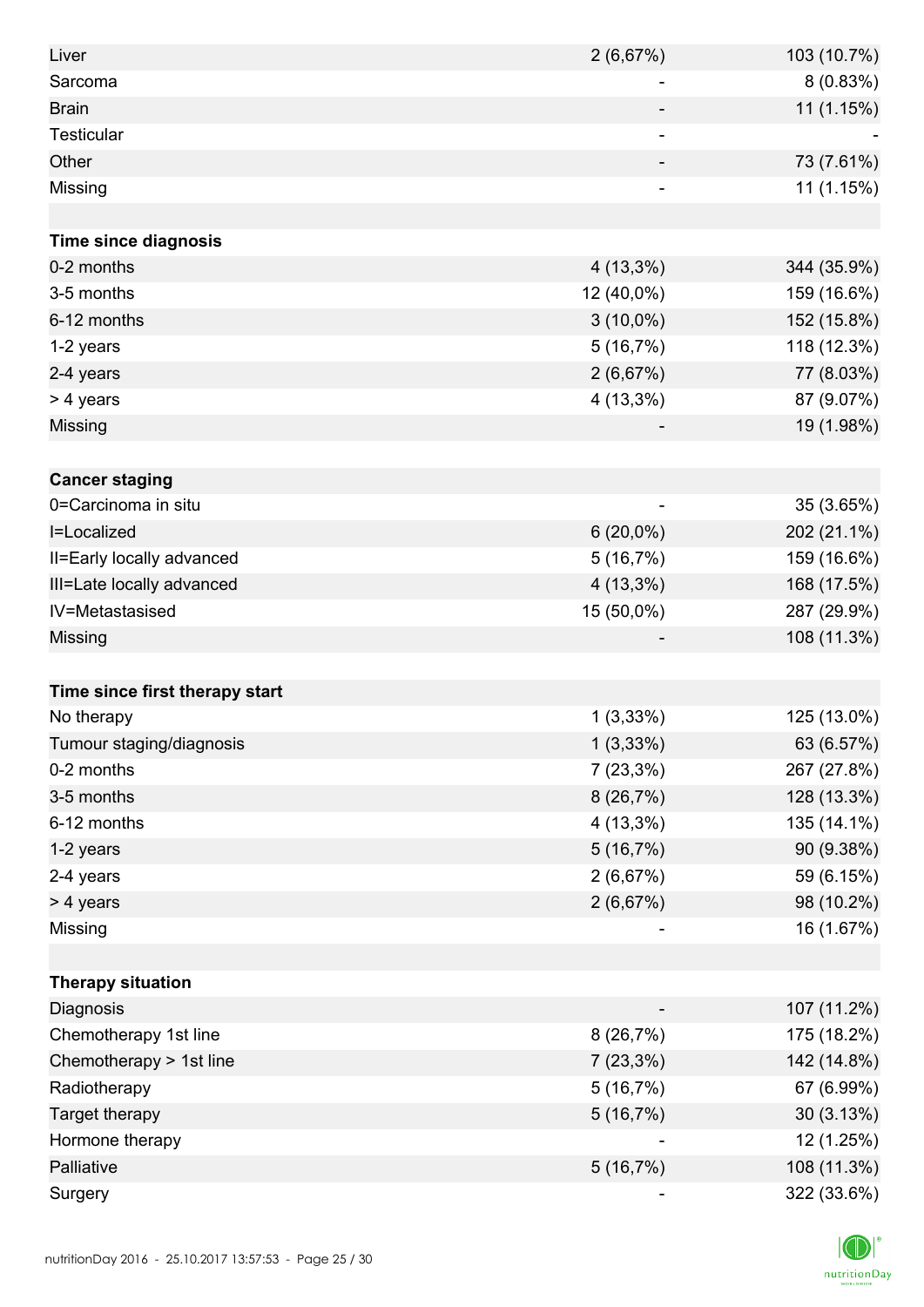| Cancer related complications                                                             |             | 57 (5.94%)  |
|------------------------------------------------------------------------------------------|-------------|-------------|
| Therapy related complications                                                            |             | 36 (3.75%)  |
| Missing                                                                                  | $1(3,33\%)$ | 13 (1.36%)  |
|                                                                                          |             |             |
| <b>Infections</b>                                                                        |             |             |
| None                                                                                     | 25 (83,3%)  | 731 (76.2%) |
| Local                                                                                    | 2(6,67%)    | 136 (14.2%) |
| General                                                                                  | $3(10,0\%)$ | 70 (7.30%)  |
| Missing                                                                                  |             | 22 (2.29%)  |
|                                                                                          |             |             |
| <b>Nutrition Treatment</b>                                                               |             |             |
| No special diet                                                                          | 16 (53,3%)  | 453 (47.2%) |
| Individualized diet plan                                                                 | $3(10,0\%)$ | 228 (23.8%) |
| Energy rich/protein rich ONS                                                             | 19 (63,3%)  | 120 (12.5%) |
| Enteral nutrition (via NGT/PEG)                                                          |             | 52 (5.42%)  |
| <b>Parenteral nutrition</b>                                                              | $3(10,0\%)$ | 128 (13.3%) |
| ONS enriched with special nutrients                                                      |             | 19 (1.98%)  |
| Special nutrients (EPA, branched chained amino<br>acids, glutamine, arginine, carnitine) |             | 7(0.73%)    |
| Personal preferences                                                                     | 4 (13,3%)   | 109 (11.4%) |
| Counselling                                                                              | $7(23,3\%)$ | 54 (5.63%)  |
| Other                                                                                    |             | 27 (2.82%)  |
| Missing                                                                                  |             |             |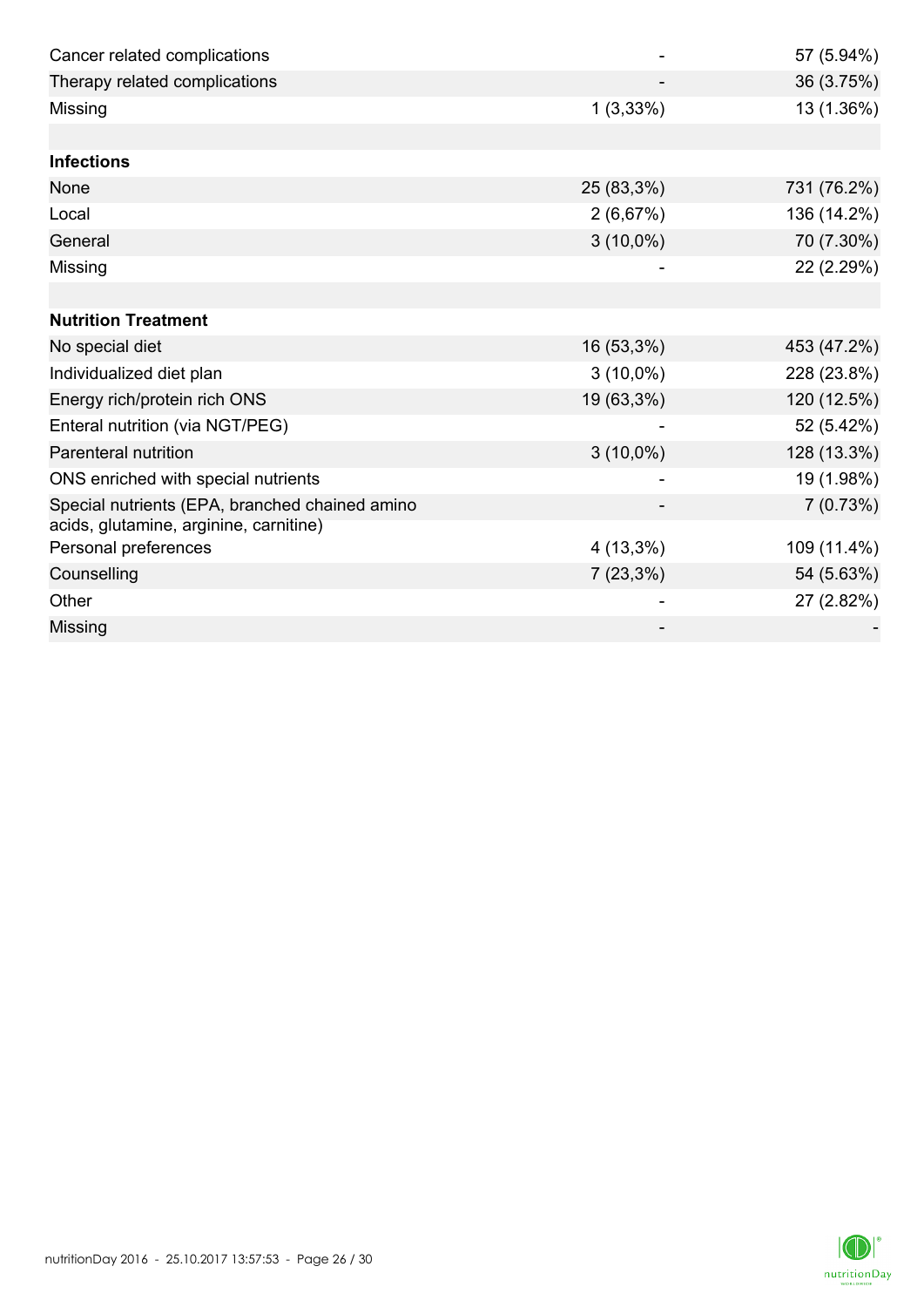|                                             | <b>YOUR RESULTS</b>      | <b>REFERENCE RESULTS</b> |
|---------------------------------------------|--------------------------|--------------------------|
| Number of patients completing Sheet 3_onco: | 30                       | 951                      |
|                                             | 75 [47-130]              | 70 [22-180]              |
| Body weight prior to becoming ill           |                          |                          |
| <b>Actual body weight</b>                   | 69 [42-104]              | 63 [21-128]              |
| Change in weight was                        |                          |                          |
| Intentional                                 | $\overline{\phantom{0}}$ | 31(3.23%)                |
| Unintentional                               | 19 (63,3%)               | 607 (63.3%)              |
| Weight is stable                            | 8(26,7%)                 | 154 (16.1%)              |
| Missing                                     |                          | 30 (3.13%)               |
| During the last week                        |                          |                          |
| Patients who have had pain:                 |                          |                          |
| Not at all                                  | 11 (36,7%)               | 329 (34.3%)              |
| A little                                    | 11 (36,7%)               | 263 (27.4%)              |
| Quite a bit                                 | $6(20,0\%)$              | 161 (16.8%)              |
| Very much                                   | 2(6,67%)                 | 107 (11.2%)              |
| Missing                                     |                          | 87 (9.07%)               |
| Patients who needed a rest:                 |                          |                          |
| Not at all                                  | $6(20,0\%)$              | 230 (24.0%)              |
| A little                                    | 10 (33,3%)               | 279 (29.1%)              |
| Quite a bit                                 | $9(30,0\%)$              | 212 (22.1%)              |
| Very much                                   | 5(16,7%)                 | 125 (13.0%)              |
| Missing                                     |                          | 95 (9.91%)               |
| Patients who felt weak:                     |                          |                          |
| Not at all                                  | $9(30,0\%)$              | 228 (23.8%)              |
| A little                                    | $9(30,0\%)$              | 266 (27.7%)              |
| Quite a bit                                 | $7(23,3\%)$              | 224 (23.4%)              |
| Very much                                   | 5(16,7%)                 | 135 (14.1%)              |
| Missing                                     |                          | 92 (9.59%)               |
| Patients who felt depressed:                |                          |                          |
| Not at all                                  | 13 (43,3%)               | 348 (36.3%)              |
| A little                                    | 10 (33,3%)               | 303 (31.6%)              |
| Quite a bit                                 | $4(13,3\%)$              | 125 (13.0%)              |
| Very much                                   | $3(10,0\%)$              | 72 (7.51%)               |
| Missing                                     |                          | 89 (9.28%)               |

#### *V. Oncology: Cancer patients - Appetite, food intake & quality of life ("Sheet 3 onco"):*

#### **Patients who were tired:**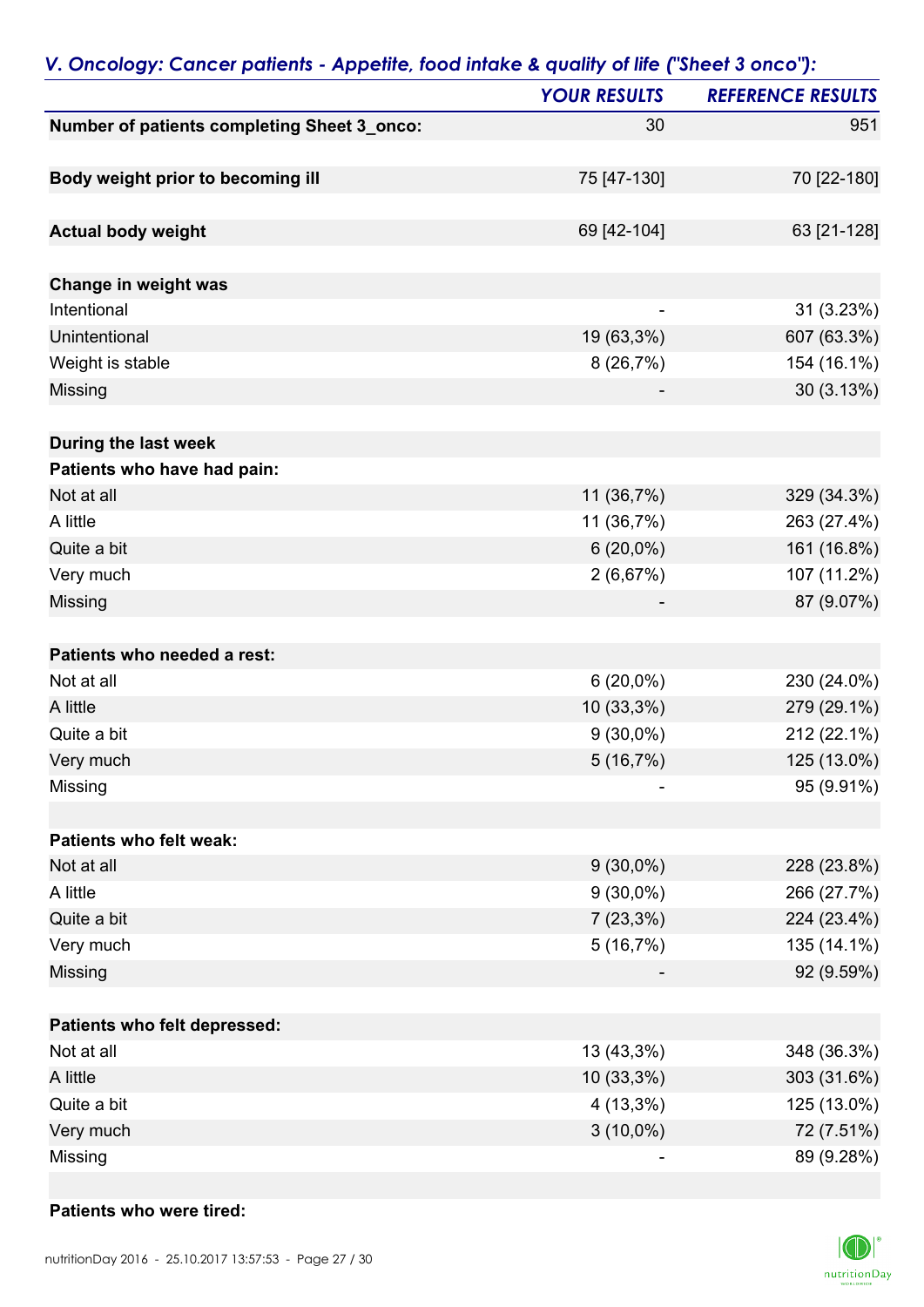| Not at all                                      | $6(20,0\%)$ | 241 (25.1%) |
|-------------------------------------------------|-------------|-------------|
| A little                                        | 10 (33,3%)  | 283 (29.5%) |
| Quite a bit                                     | $9(30,0\%)$ | 213 (22.2%) |
| Very much                                       | 5(16,7%)    | 116 (12.1%) |
| Missing                                         |             | 89 (9.28%)  |
|                                                 |             |             |
| Patients whose pain interfered with their daily |             |             |
| activities:                                     |             |             |
| Not at all                                      | 13 (43,3%)  | 373 (38.9%) |
| A little                                        | 8(26,7%)    | 220 (22.9%) |
| Quite a bit                                     | $6(20,0\%)$ | 142 (14.8%) |
| Very much                                       | $3(10,0\%)$ | 110 (11.5%) |
| Missing                                         |             | 94 (9.80%)  |
|                                                 |             |             |
| Patients who lacked appetite:<br>Not at all     | 13 (43,3%)  | 347 (36.2%) |
| A little                                        |             |             |
|                                                 | 8(26,7%)    | 238 (24.8%) |
| Quite a bit                                     | $7(23,3\%)$ | 149 (15.5%) |
| Very much                                       | 2(6,67%)    | 113 (11.8%) |
| Missing                                         |             | 95 (9.91%)  |
| <b>Just now</b>                                 |             |             |
| Patients who have pain:                         |             |             |
| Not at all                                      | $7(23,3\%)$ | 375 (39.1%) |
| A little                                        | 16 (53,3%)  | 304 (31.7%) |
| Quite a bit                                     | $6(20,0\%)$ | 122 (12.7%) |
| Very much                                       |             | 45 (4.69%)  |
| Missing                                         | 1(3,33%)    | 98 (10.2%)  |
|                                                 |             |             |
| Patients who need a rest:                       |             |             |
| Not at all                                      | $1(3,33\%)$ | 192 (20.0%) |
| A little                                        | 15 (50,0%)  | 322 (33.6%) |
| Quite a bit                                     | 11 (36,7%)  | 230 (24.0%) |
| Very much                                       | 2(6,67%)    | 98 (10.2%)  |
| Missing                                         |             | 96 (10.0%)  |
|                                                 |             |             |
| <b>Patients who feel weak:</b>                  |             |             |
| Not at all                                      | $6(20,0\%)$ | 209 (21.8%) |
| A little                                        | 14 (46,7%)  | 313 (32.6%) |
| Quite a bit                                     | 8(26,7%)    | 219 (22.8%) |
| Very much                                       | 1(3,33%)    | 99 (10.3%)  |
| Missing                                         |             | 98 (10.2%)  |
|                                                 |             |             |
| Patients who are depressed:                     |             |             |
| Not at all                                      | 19 (63,3%)  | 375 (39.1%) |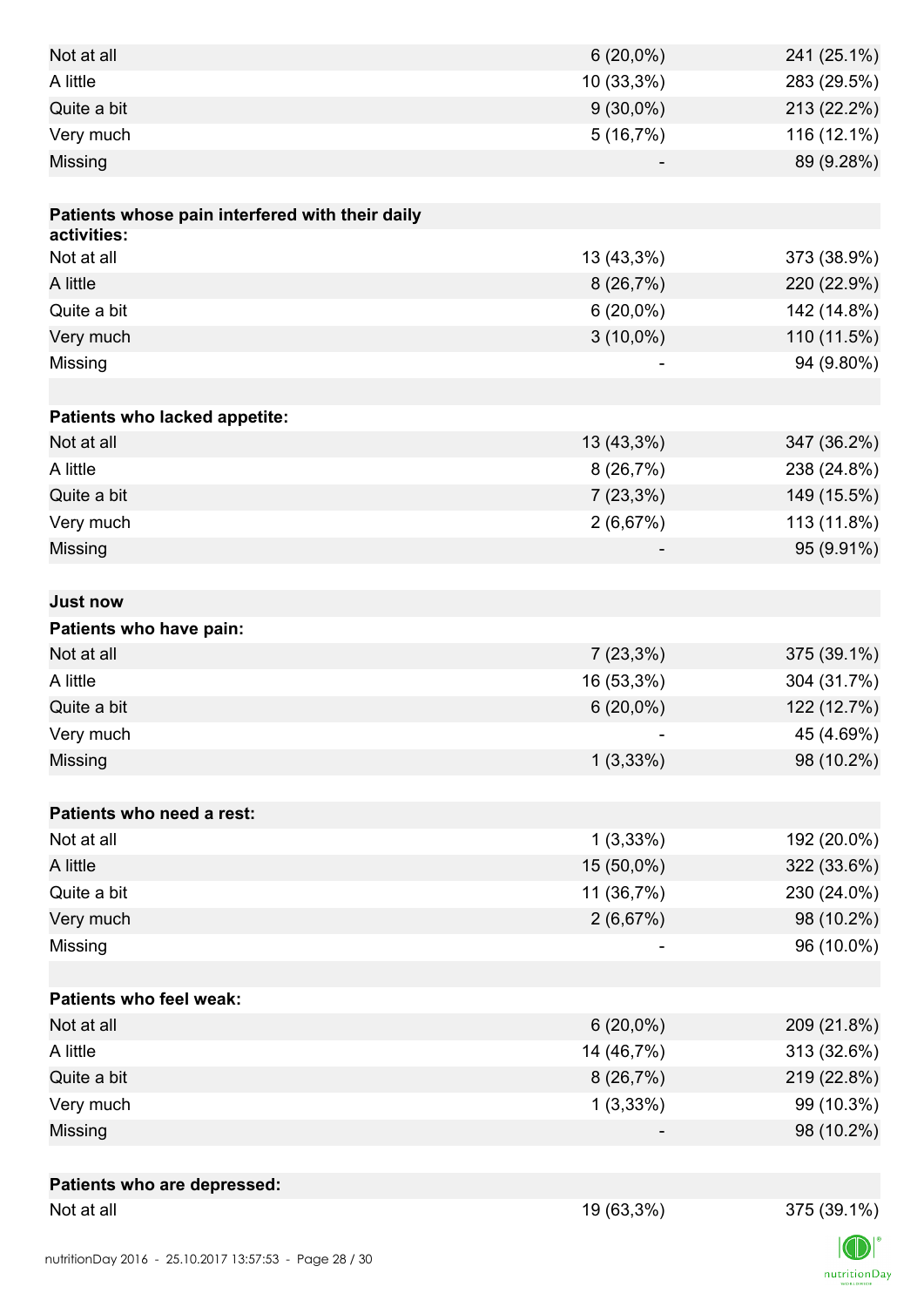| A little                                                           | $7(23,3\%)$            | 314 (32.7%) |
|--------------------------------------------------------------------|------------------------|-------------|
| Quite a bit                                                        | $3(10,0\%)$            | 116 (12.1%) |
| Very much                                                          | 1(3,33%)               | 39 (4.07%)  |
| Missing                                                            |                        | 96 (10.0%)  |
|                                                                    |                        |             |
| <b>Patients who are tired:</b>                                     |                        |             |
| Not at all                                                         | $6(20,0\%)$            | 222 (23.1%) |
| A little                                                           | 14 (46,7%)             | 343 (35.8%) |
| Quite a bit                                                        | $7(23,3\%)$            | 197 (20.5%) |
| Very much                                                          | 2(6,67%)               | 82 (8.55%)  |
| <b>Missing</b>                                                     |                        | 94 (9.80%)  |
|                                                                    |                        |             |
| Patients whose pain interferes with their daily                    |                        |             |
| activities:                                                        |                        |             |
| Not at all                                                         | $9(30,0\%)$            | 339 (35.3%) |
| A little                                                           | 10 (33,3%)             | 259 (27.0%) |
| Quite a bit                                                        | 8(26,7%)               | 154 (16.1%) |
| Very much                                                          | $3(10,0\%)$            | 80 (8.34%)  |
| Missing                                                            |                        | 100 (10.4%) |
|                                                                    |                        |             |
| Patients who lack appetite:                                        |                        |             |
| Not at all                                                         | 15 (50,0%)             | 327 (34.1%) |
| A little                                                           | $9(30,0\%)$            | 264 (27.5%) |
| Quite a bit                                                        | $6(20,0\%)$            | 157 (16.4%) |
| Very much                                                          |                        | 92 (9.59%)  |
| Missing                                                            |                        | 99 (10.3%)  |
|                                                                    |                        |             |
| Reasons for change in appetite/food intake                         |                        |             |
| Nausea/Vomiting                                                    | 5(16,7%)               | 154 (16.1%) |
| Inflammation in mouth                                              | 2(6,67%)               | 55 (5.74%)  |
| Pain                                                               | 1(3,33%)               | 116 (12.1%) |
| Constipation                                                       | 2(6,67%)               | 64 (6.67%)  |
| Diarrhea                                                           | $1(3,33\%)$            | 42 (4.38%)  |
| Change in taste/smell                                              | $7(23,3\%)$            | 104 (10.8%) |
| Early satiation/Loss of appetite                                   | 7(23,3%)               | 217 (22.6%) |
| Other                                                              | $1(3,33\%)$            | 165 (17.2%) |
| Missing                                                            | $3(10,0\%)$            | 45 (4.69%)  |
|                                                                    |                        |             |
| Maximum activity performed by patients                             |                        |             |
| Able to do sports                                                  |                        | 38 (3.96%)  |
| Fully active                                                       |                        | 125 (13.0%) |
| Able to carry out light activities                                 | $4(13,3\%)$            | 184 (19.2%) |
| Able to carry out self care<br>Able to carry out limited self care | 18 (60,0%)<br>8(26,7%) | 215 (22.4%) |
| Confined to bed or chair                                           |                        | 146 (15.2%) |
|                                                                    |                        | 142 (14.8%) |